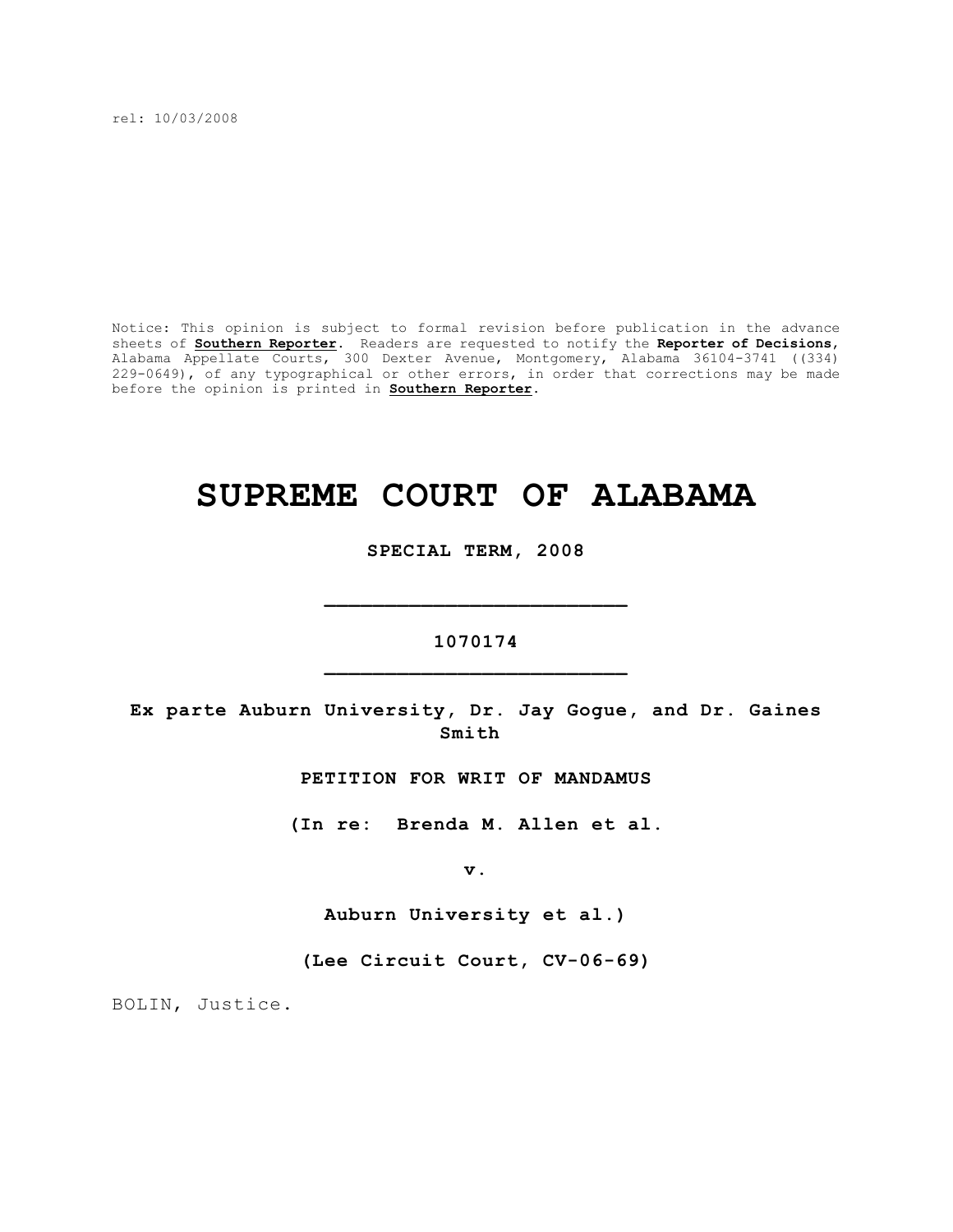Auburn University, its president Dr. Jay Gogue,<sup>1</sup> and Dr. Gaines Smith (hereinafter collectively referred to as "the petitioners"), petition this Court for a writ of mandamus directing the Lee Circuit Court to enter a summary judgment in their favor based on sovereign immunity and State-agent immunity as to the claims asserted against them by Brenda M. Allen, Austin K. Hagan, Charles C. Mitchell, Jr., James L. Novak, J. Walter Prevatt, Eugene H. Simpson III, and James O. Donald (hereinafter collectively referred to as "the plaintiffs"), all tenured professors employed by Auburn University ("the University").

# Facts and Procedural History

The plaintiffs are faculty members in both the College of Agriculture and the School of Forestry and Wildlife Sciences. Before the 1987-1988 academic year, the plaintiffs were designated as federal Schedule A appointees employed by the University-affiliated Alabama Cooperative Extension Systems ("ACES") as extension specialists. ACES delivers research findings/information of the various land-grant universities to

 $1$ While this case was pending below, Dr. Gogue was substituted for Dr. Ed Richardson, the former president of Auburn University. See Rule 25(d)(1), Ala. R. Civ. P.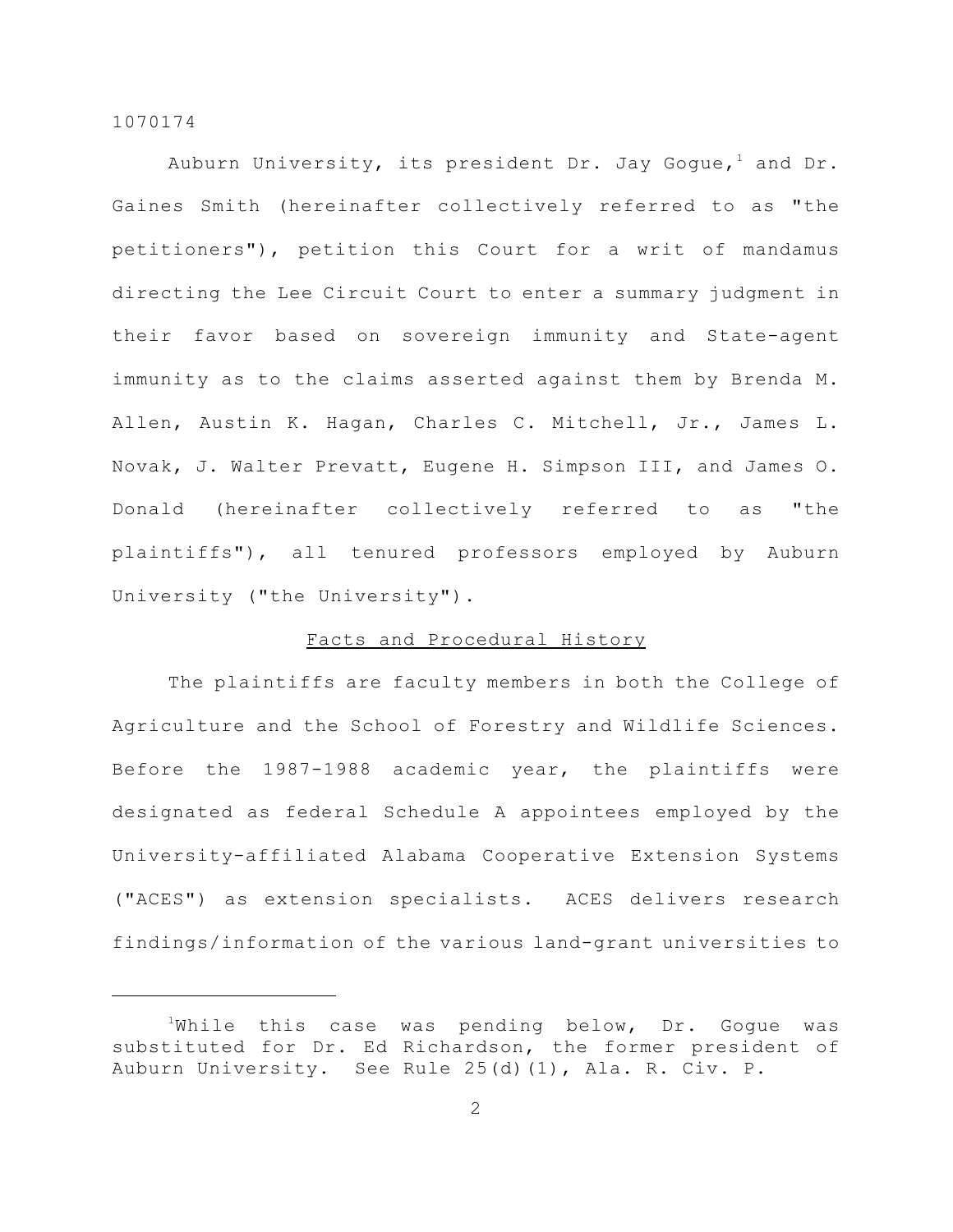Alabama's farmers. As Schedule A appointees, the plaintiffs were eligible for certain federal benefits, including participation in the Federal Civil Service Retirement System. During the 1987-1988 academic year, the University's Board of Trustees approved a reorganization of the University's administrative structure. As part of this reorganization, the plaintiffs were merged into the College of Agriculture and the School of Forestry and Wildlife Sciences as faculty members and were given rank and tenure. Each plaintiff was given the title "Extension Specialist & Professor" and was no longer considered an ACES employee. However, the plaintiffs, as Schedule A appointees, remained eligible for federal benefits, including the participation in the Federal Civil Service Retirement System.

Before 1997, faculty in the University's College of Agriculture and School of Forestry and Wildlife Sciences were hired on 12-month appointments. Under the 12-month appointments, the faculty members worked for the University year-round. Beginning in 1997, the University began hiring faculty in the University's College of Agriculture and School of Forestry and Wildlife Sciences on nine-month appointments.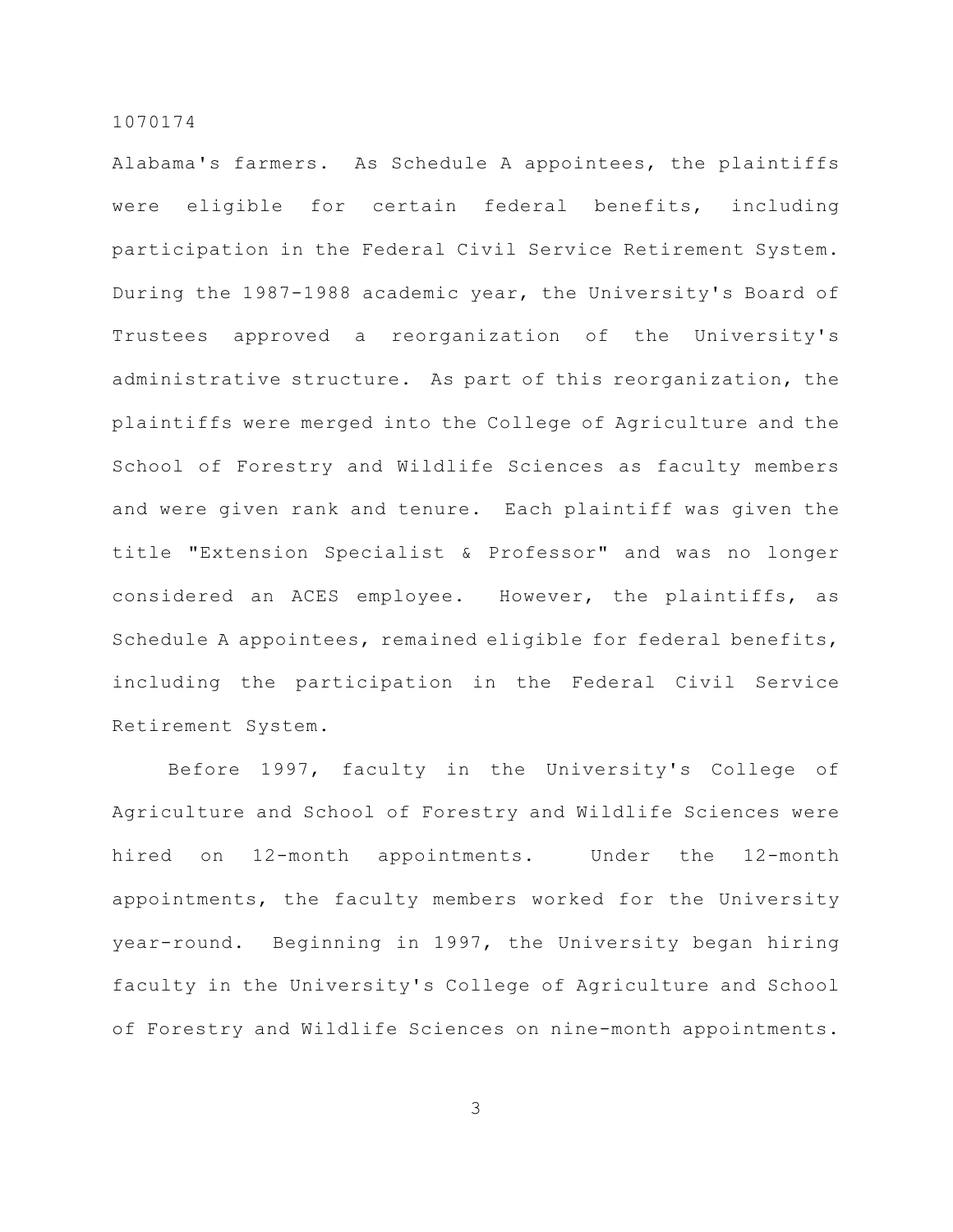The University also allowed faculty members who had been hired before 1997 to convert from 12-month appointments to 9-month appointments. Chapter 7, § B. 1., of the University's Faculty Handbook provides:

"Faculty participation in programs and projects administered or conducted by the University and supported by extramural contracts, grants, or other types of agreements shall be considered a part of the faculty member's responsibilities to the University. During the time that a faculty member is under contract to the University, be it on a nine-month or a 12-month appointment, the individual is expected to fulfill his or her total responsibilities. Therefore, if a faculty member is participating in an extramural program or project within the University, whether it is in his or her own or a different department or division of the University, an appropriate part of the faculty member's salary shall be provided by the program or project budget. Under these circumstances, no increase in the faculty member's base compensation shall be permitted."

The import of this policy is that a faculty member on a ninemonth appointment is free to supplement his or her salary by pursuing other opportunities, such as research grants through extramural funding, during the three months of the year that he or she is not obligated to the University. A faculty member on a 12-month appointment is obligated to the University on a year-round basis and is unable to supplement his or her base salaries through extramural funding because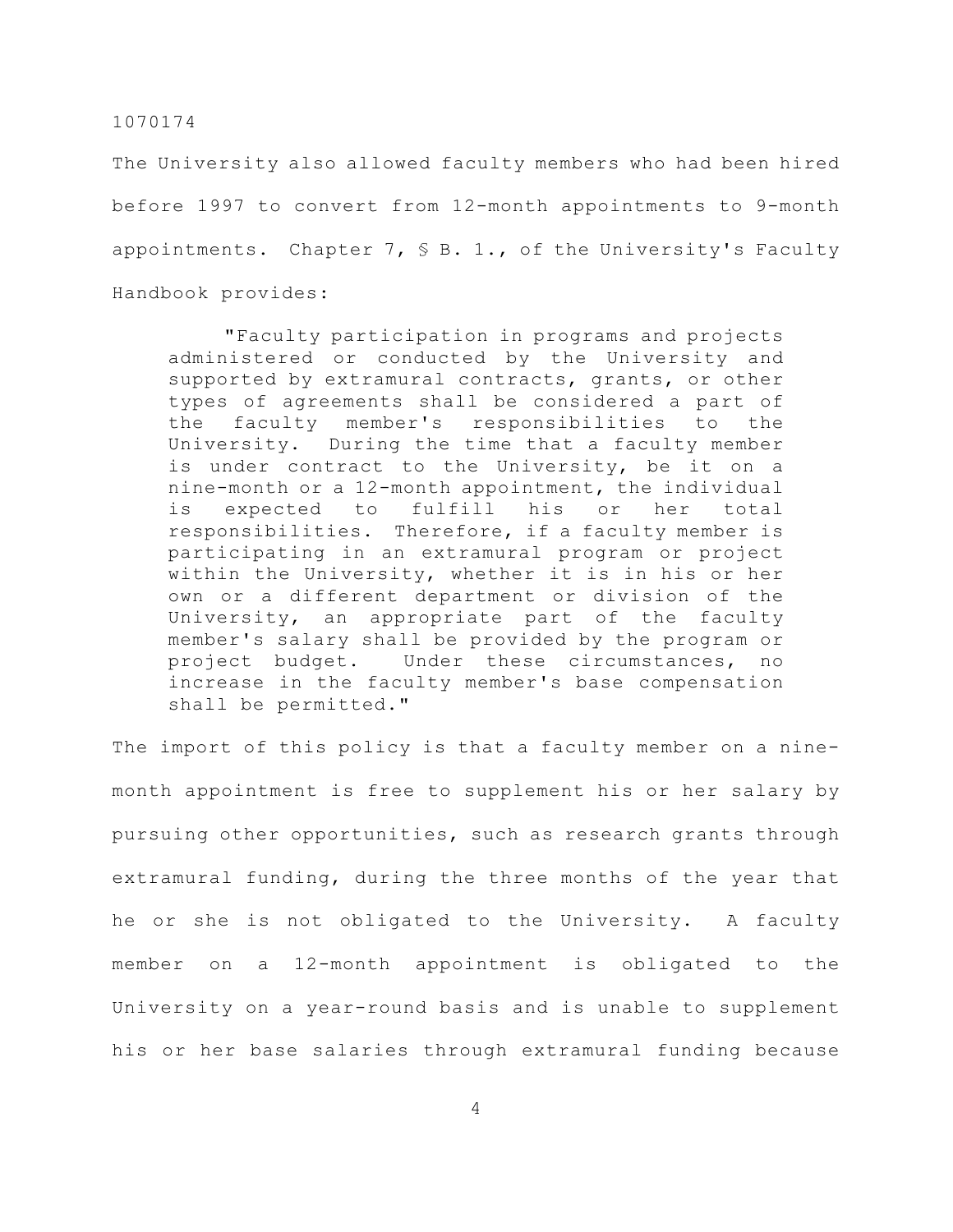participation in externally funded programs during the period of the faculty member's appointment, whether it be 9 months or 12 months, is considered part of the faculty member's responsibility to the University and a portion of that faculty member's salary is already provided for by the externally funded program.

When a faculty member converts from a 12-month appointment to a 9-month appointment, that faculty member agrees to a permanent reduction in his or her base salary to approximately 91% of his or her 12-month salary. Faculty members who were converting from 12-month appointments to 9 month appointments were guaranteed by the University two summer salaries at 25% of the 9-month base salary until extramural funding could be obtained. Once the University had met its commitment as to the summer salaries, it was the faculty member's responsibility to obtain extramural funding to supplement his or her nine-month base salary, and there was no guarantee that the faculty member could obtain the extramural funding.

Dr. Smith, the interim director of ACES during the conversion, contacted the United States Department of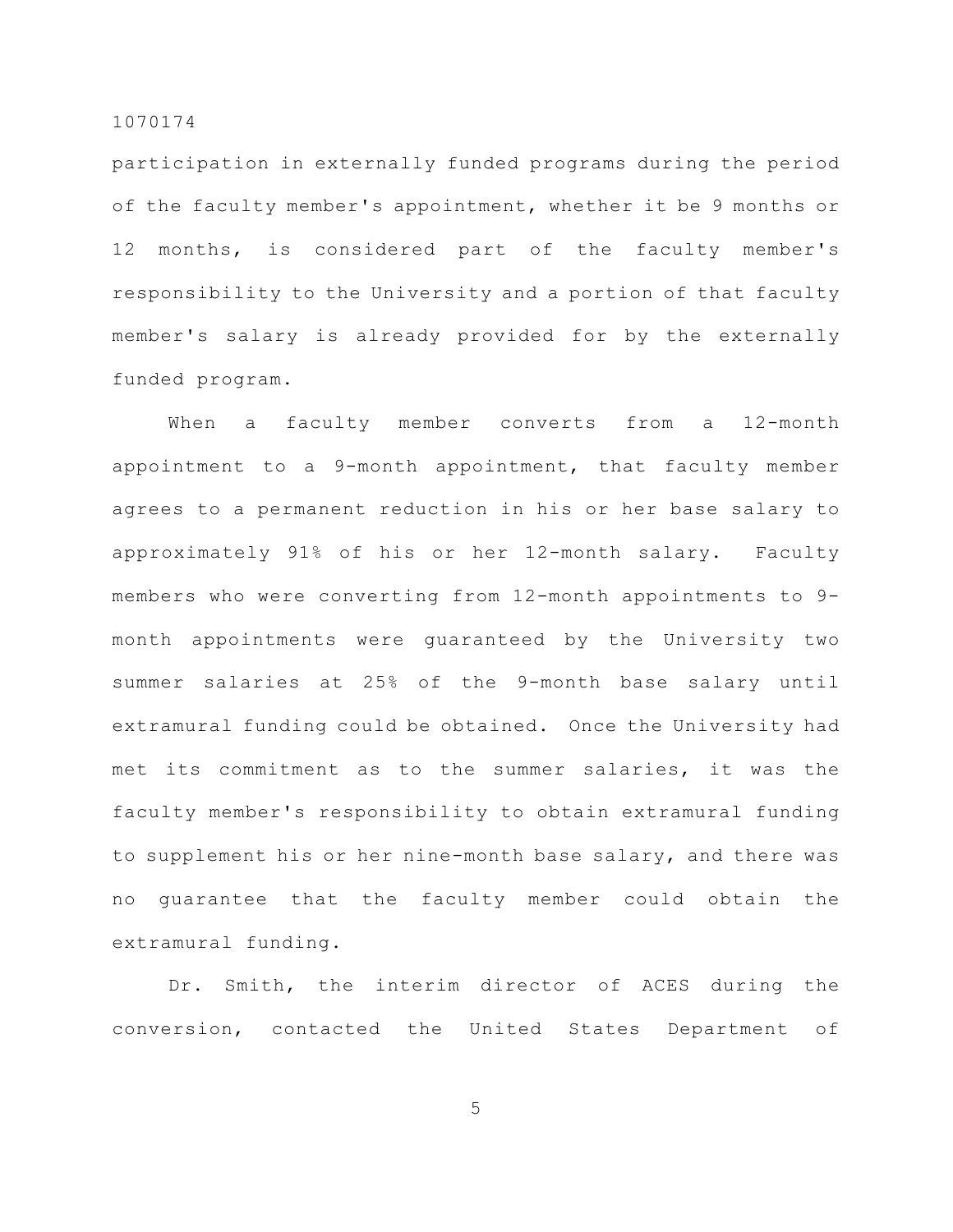Agriculture ("the USDA") in June 2002, to inquire as to the possibility of Schedule A appointees converting from 12-month appointments to 9-month appointments. The USDA responded that Schedule A appointees were not eligible for nine-month appointments, stating that Schedule A appointees must be "employed [by the University] under a permanent year round arrangement with Extension functions being performed at least 50% of the time throughout the entire year."

Section 7220 of the Farm Security and Rural Investment Act of 2002 terminated all Schedule A appointments on January 31, 2003. However, the plaintiffs, as former Schedule A appointees, remained eligible for participation in the Federal Civil Service Retirement System under the Farm Security and Rural Investment Act if the plaintiffs remained employed by the University on a permanent year-round basis with at least 50% of their employment time being devoted to extension functions. ACES is required to certify annually to the USDA that the former Schedule A appointees are meeting the USDA's requirements in order to maintain their eligibility for the Federal Civil Service Retirement. These former Schedule A appointees were also permitted to begin participating in the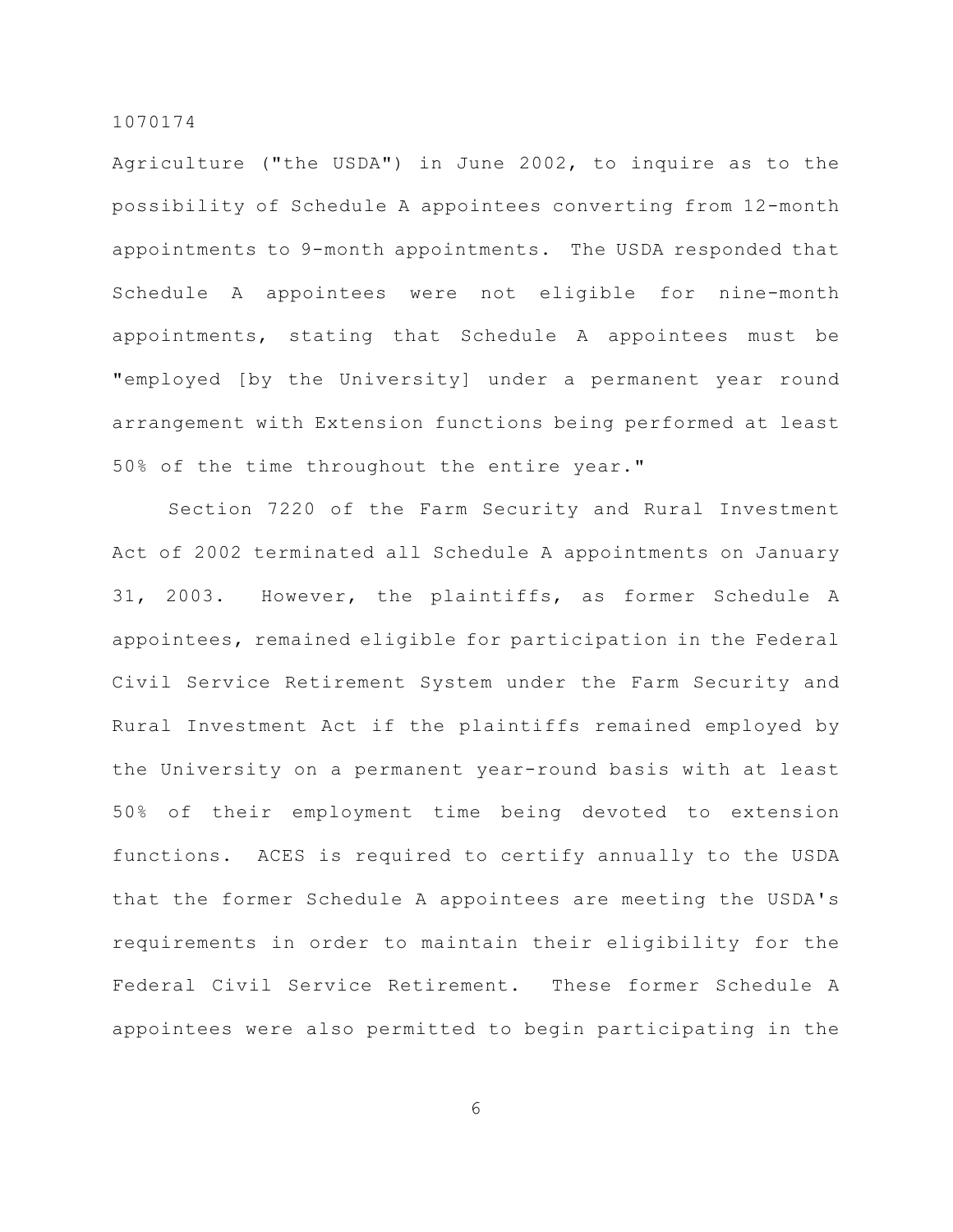State of Alabama Retirement Systems at a rate of 50% of their annual salaries. The vast majority of the University's faculty, who are not former Schedule A appointees, are not eligible to participate in the Federal Civil Service Retirement System.

In April 2005, the plaintiffs expressed to Dr. Smith their discontent with being denied the opportunity to participate in the nine-month conversion process afforded the other faculty members in their departments. The plaintiffs had determined that their being denied the opportunity to participate in the nine-month conversion process had resulted in their annual compensation levels falling below those of their colleagues who were not former Schedule A appointees, who had been allowed to convert to nine-month appointments. The plaintiffs requested an increase of 13.75% to 21.13% in their base salary in order, they said, to create equity with the salaries of their colleagues who, as nine-month appointees, were allowed to enhance their salaries through extramural sources during the summer months.

Dr. Smith responded to the plaintiffs by letter in June 2005, expressly informing the plaintiffs that conversion from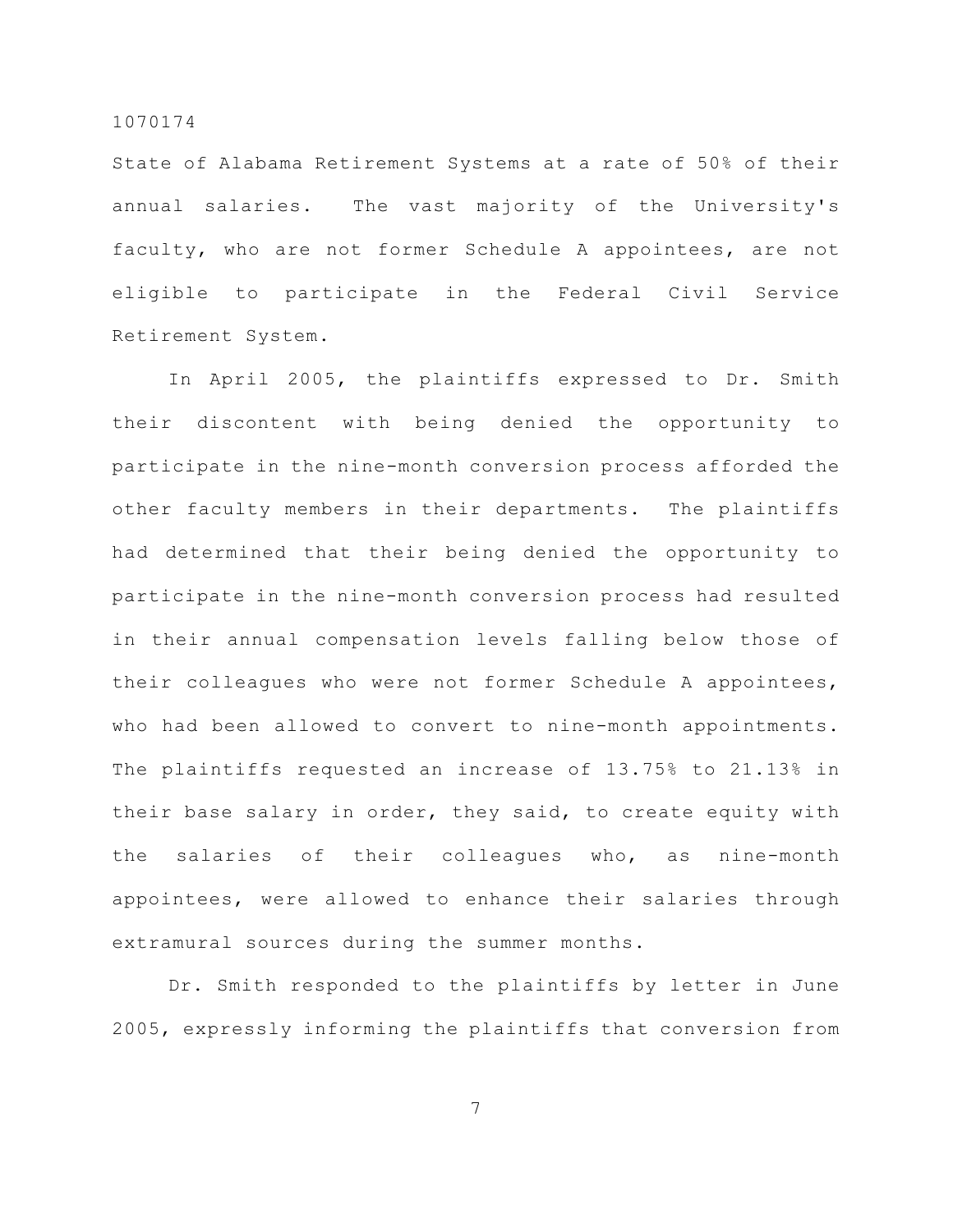12-month appointments to nine-month appointments was prohibited by the federal regulations of the USDA. Dr. Smith also denied the plaintiffs' requested salary increases as unjustified, explaining:

"There are two additional points to consider. First, all faculty who have elected to convert their salaries at 91% or less have opted to have their base salary reduced permanently. While summer salary, whether guaranteed or funded from funds raised by the faculty member, increases compensation, it does not increase the base salary for these individuals.

"Secondly, after summer funding commitments are met, then the faculty member is responsible for raising funds for additional compensation. There is a risk for the individual that the funds will not be available. By electing to shift to a nine-month appointment, the individual has assumed the risk.

"Therefore, based on these points relating to the conversions, the requested increase in base salary for a continuing 12-month appointment would place your benefits substantially above others in the College. Further, the average salary of your group making this request is 120% of the southern region average for Extension specialists. Hence, your requested salary adjustments are not approved."

Although Dr. Smith denied the plaintiffs' request to increase their salaries, he did offer the plaintiffs the following option:

"There is, however, another straightforward process for removing the circumstances that disallows you to be on a nine-month appointment;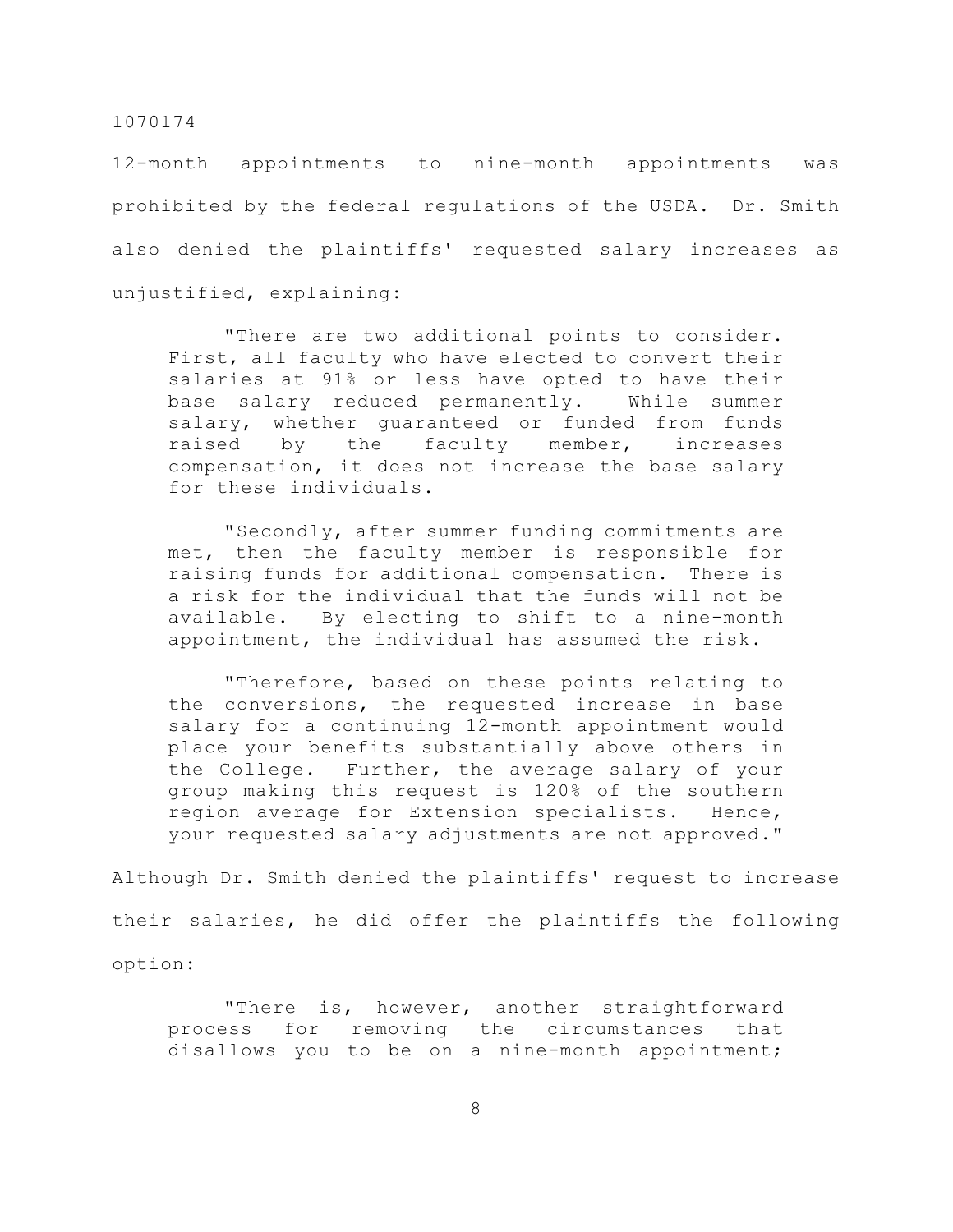that is, your former Schedule A federal appointment that requires a 12-month appointment can be ended through retirement or job abolishment. As the designated administrator responsible for the management of federal Schedule A appointees, I have the authority to abolish your current position making you eligible to receive an immediate federal retirement annuity and free to negotiate a ninemonth appointment as others in the College of Agriculture have done.

"For those eligible, the same can be accomplished through regular retirement.

"Let me know if there is any interest in either of these options. We can initiate the process immediately."

The plaintiffs rejected this option, apparently because they did not want to forgo their federal benefits.

In sum, the plaintiffs, as former Schedule A appointees, are prohibited by federal regulations from converting from 12 month appointments to 9-month appointments; if they converted to 9-month appointments, they would lose their eligibility to participate in the Federal Civil Service Retirement System. University policy prohibits the plaintiffs, as 12-month appointees, from supplementing their base salaries through participation in externally funded programs.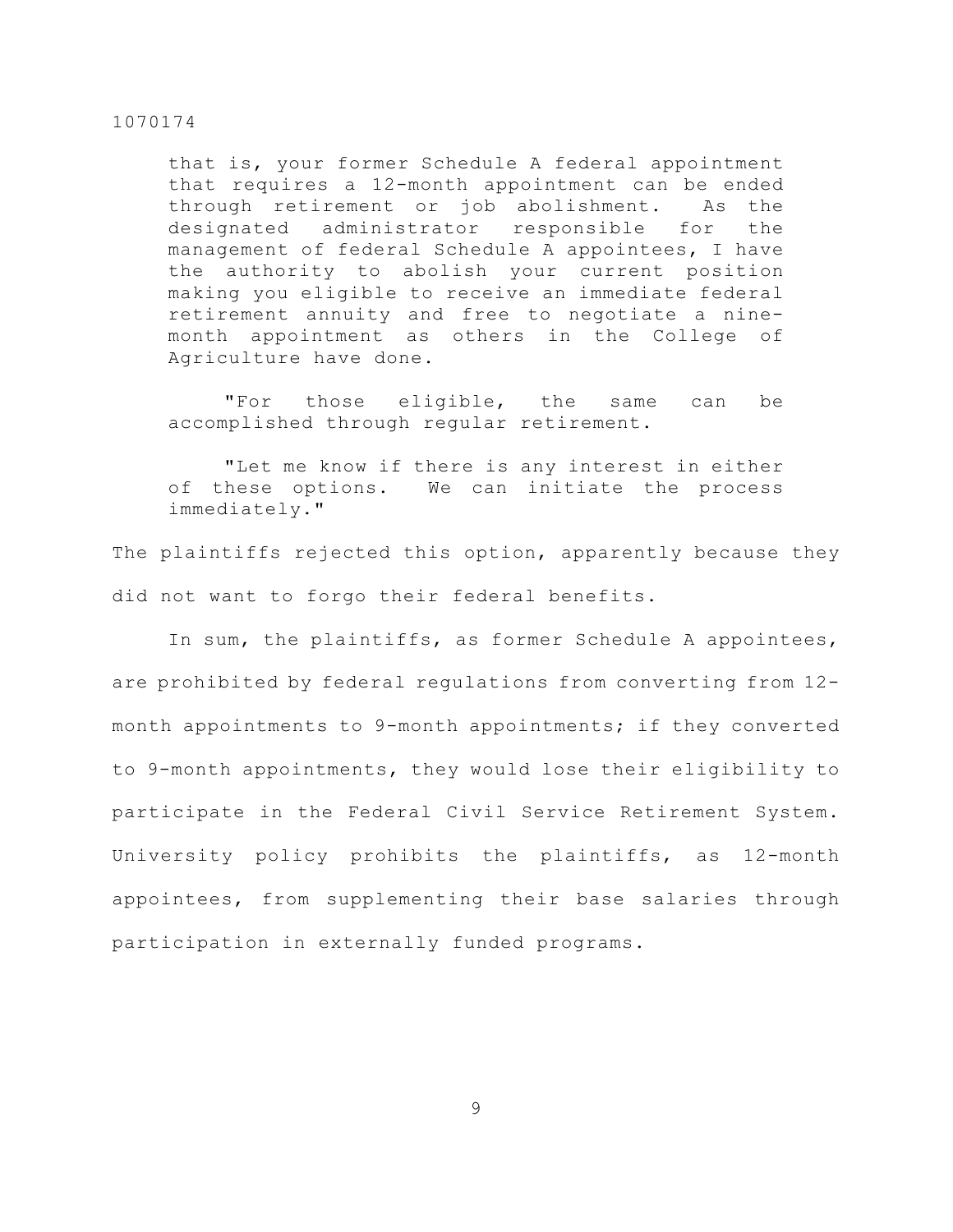On January 31, 2006, the plaintiffs sued the University; its president, Dr. Ed Richardson,<sup>2</sup> in his official capacity; and Dr. Smith, in both his official and individual capacities, alleging against all the defendants a denial of their equal protection as established by the Constitution of Alabama of 1901 and age discrimination under the Alabama Age Discrimination in Employment Act, § 25-1-20 et seq., Ala. Code 1975. The petitioners answered the complaint on March 13, 2006, asserting, among other things, that they were immune from suit based on the doctrine of sovereign immunity and State-agent immunity and that the complaint failed to state a claim upon which relief could be granted.

The plaintiffs amended their complaint on August 22, 2006, to assert a fraud claim against the University, the president of the University (now Dr. Gogue), in his official capacity, and Dr. Smith, in his official and individual capacities. The plaintiffs also alleged that Dr. Smith had acted beyond the scope of his authority in denying the plaintiffs' request for increases in their base salaries. The petitioners answered the amended complaint on November 8,

 $2$ See note 1.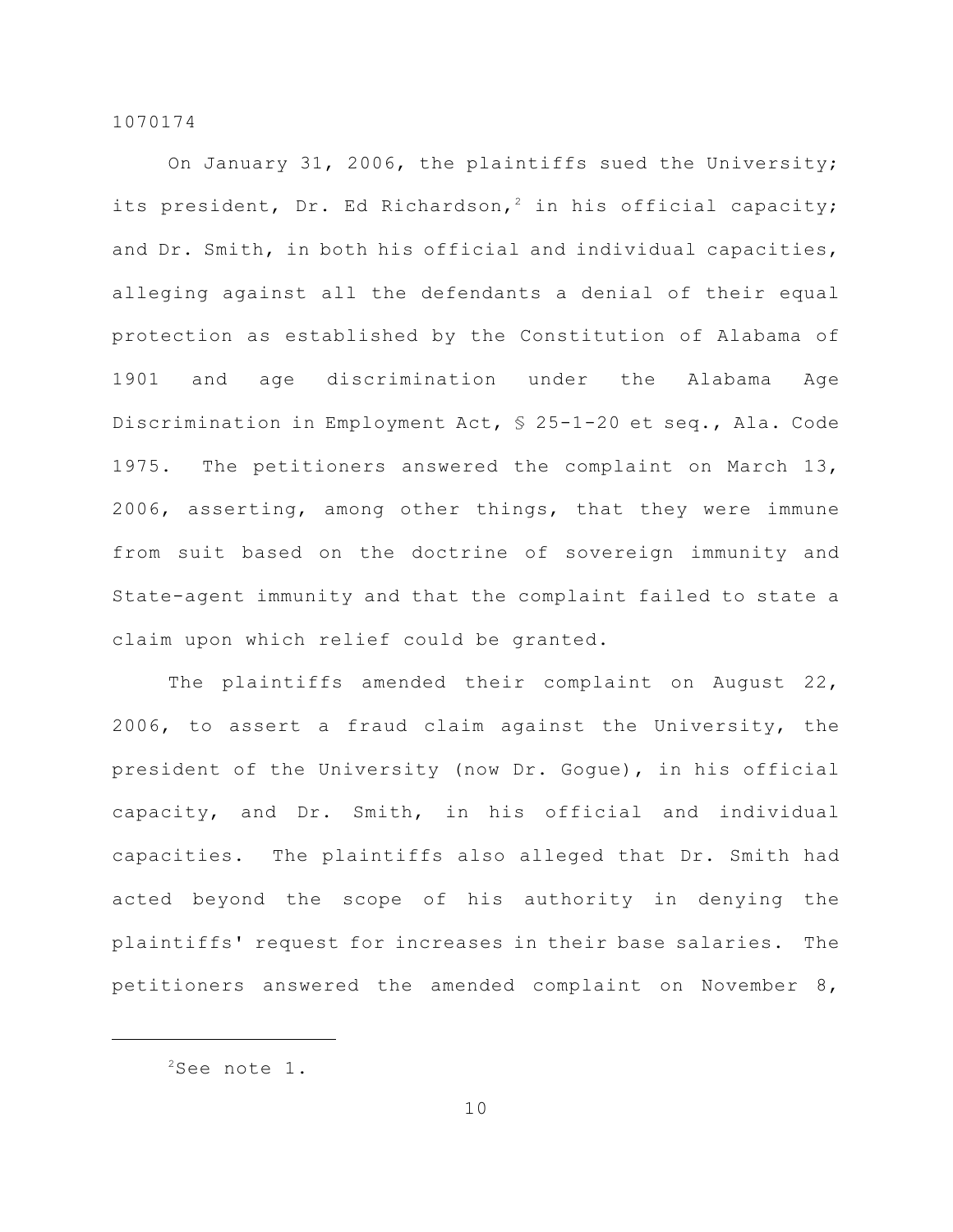2006, again asserting the doctrines of sovereign immunity and State-agent immunity. The petitioners also asserted that the amended complaint failed to state a claim upon which relief could be granted.

Both sides moved the trial court for summary judgments and filed briefs in support of their respective motions.<sup>3</sup> On September 14, 2007, the trial court entered an order denying the summary-judgment motions and expressly determining: (1) that the "issues involving sovereign immunity" would be decided during the course of the trial and (2) that an issue of fact existed as to whether Dr. Smith had acted beyond his authority, which would have removed him from the protection of State-agent immunity as to the plaintiffs' claims asserted against him in his individual capacity. This petition followed.

# Standard of Review

This Court has stated:

"'While the general rule is that the denial of a motion for summary judgment is not reviewable, the exception is that the denial of a motion grounded on

 $3$ The plaintiffs' motion for a summary judgment and supportive briefs have not been included in the materials filed in opposition to the petitioner's petition for a writ of mandamus.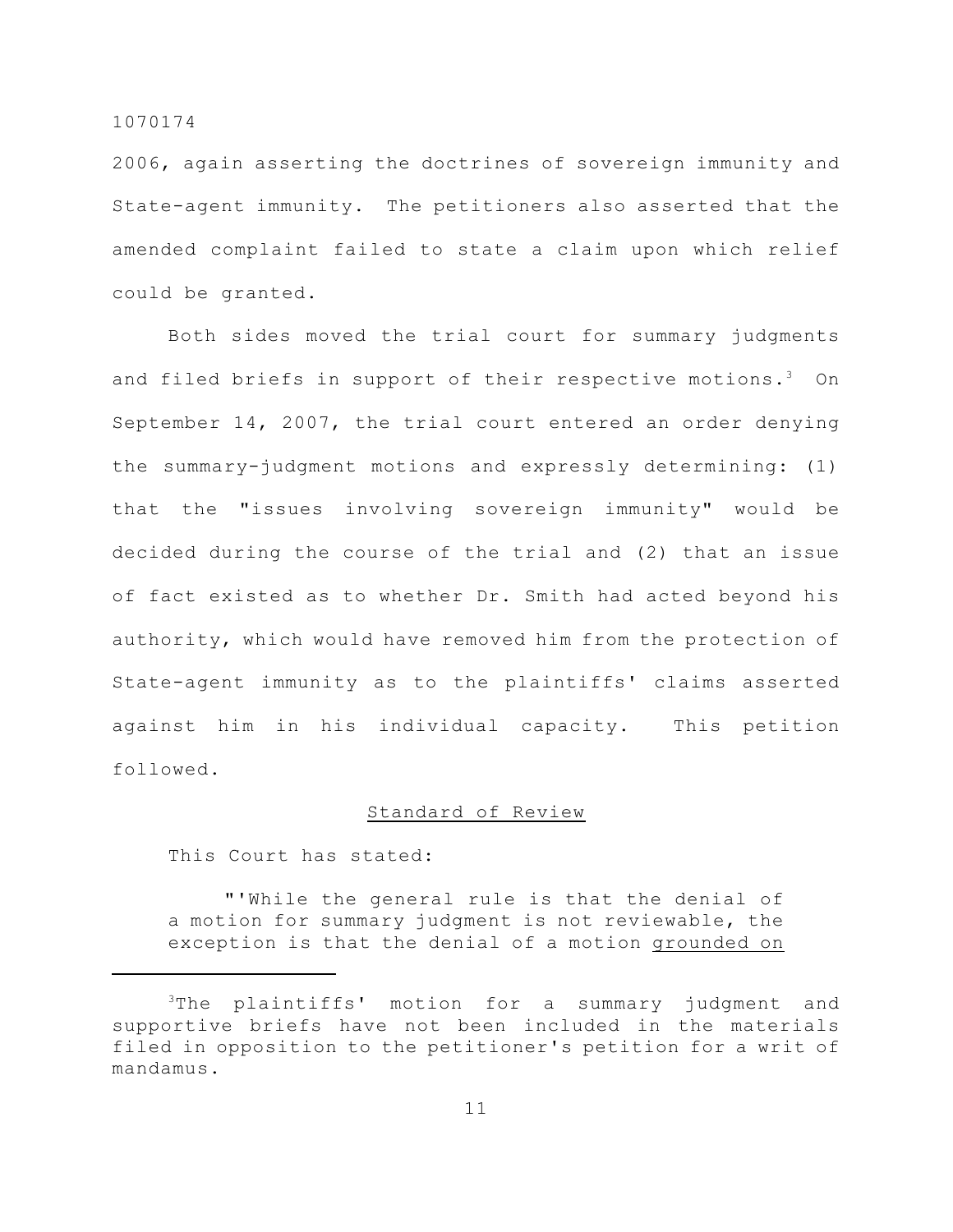a claim of immunity is reviewable by petition for writ of mandamus. Ex parte Purvis, 689 So. 2d 794 (Ala. 1996)....

"'Summary judgment is appropriate only when "there is no genuine issue as to any material fact and ... the moving party is entitled to a judgment as a matter of law." Rule  $56(c)(3)$ , Ala. R. Civ. P., Young v. La Quinta Inns, Inc., 682 So. 2d 402 (Ala. 1996). A court considering a motion for summary judgment will view the record in the light most favorable to the nonmoving party, Hurst v. Alabama Power Co., 675 So. 2d 397 (Ala. 1996), Fuqua v. Ingersoll-Rand Co., 591 So. 2d 486 (Ala. 1991); will accord the nonmoving party all reasonable favorable inferences from the evidence, Fuqua, supra, Aldridge v. Valley Steel Constr., Inc., 603 So. 2d 981 (Ala. 1992); and will resolve all reasonable doubts against the moving party, Hurst, supra, Ex parte Brislin, 719 So. 2d 185 (Ala. 1998).

"'An appellate court reviewing a ruling on a motion for summary judgment will, de novo, apply these same standards applicable in the trial court. Fuqua, supra, Brislin, supra. Likewise, the appellate court will consider only that factual material available of record to the trial court for its consideration in deciding the motion. Dynasty Corp. v. Alpha Resins Corp., 577 So. 2d 1278 (Ala. 1991), Boland v. Fort Rucker Nat'l Bank, 599 So. 2d 595 (Ala. 1992), Rowe v. Isbell, 599 So. 2d 35 (Ala.1992).'"

Ex parte Turner, 840 So. 2d 132, 135 (Ala. 2002) (quoting Ex parte Rizk, 791 So. 2d 911, 912-13 (Ala. 2000)). A writ of mandamus is an extraordinary remedy available only when the petitioner demonstrates: "'(1) a clear legal right to the order sought; (2) an imperative duty upon the respondent to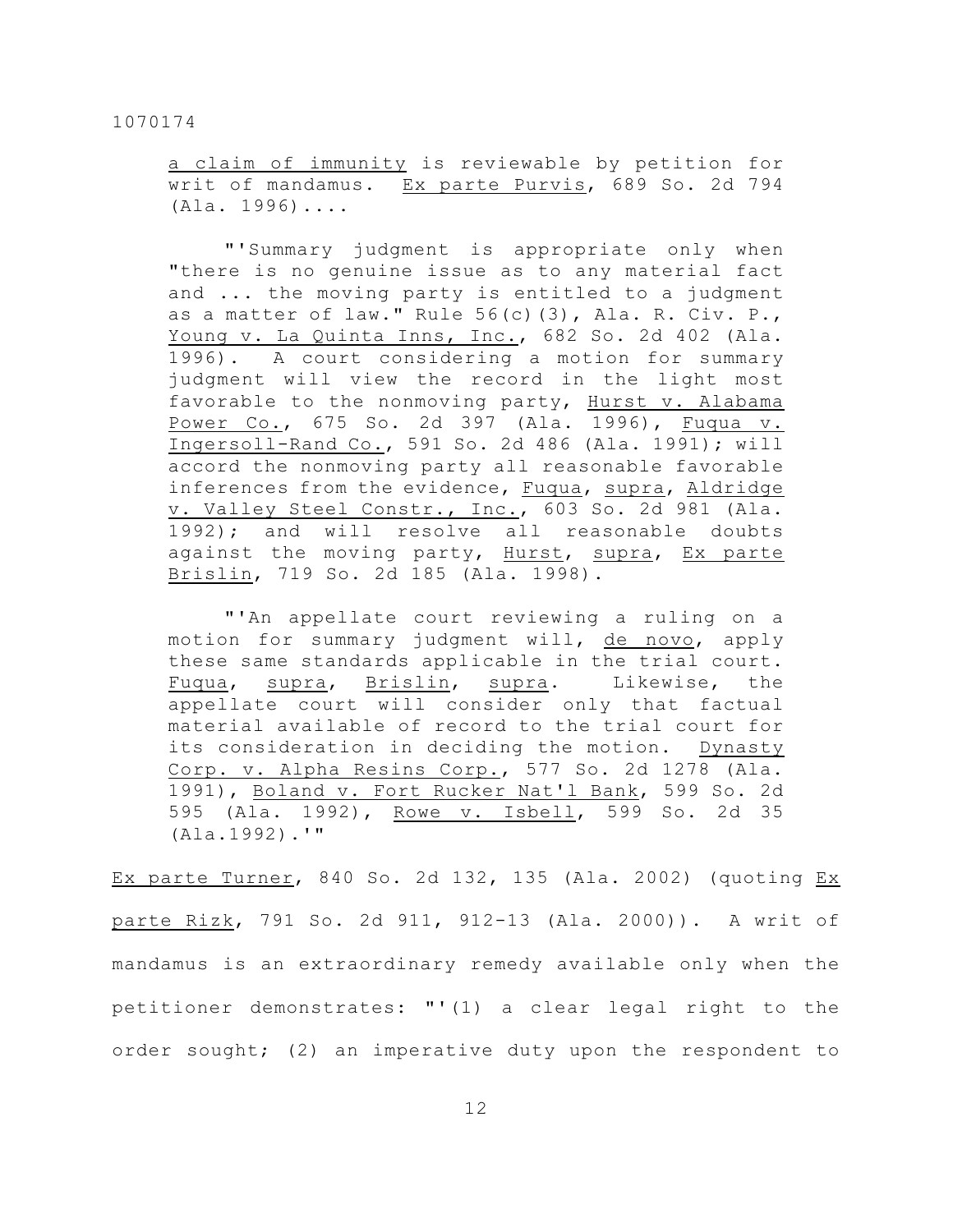perform, accompanied by a refusal to do so; (3) the lack of another adequate remedy; and (4) the properly invoked jurisdiction of the court.'" Ex parte Nall, 879 So. 2d 541, 543 (Ala. 2003) (quoting Ex parte BOC Group, Inc., 823 So. 2d 1270, 1272 (Ala. 2001)).

## Discussion

The petitioners argue that the trial court erred in choosing to address their sovereign-immunity defenses at trial rather than addressing at the summary-judgment stage of the litigation. "'One of the purposes of immunity, absolute or qualified, is to spare a defendant not only unwarranted liability, but unwarranted demands customarily imposed upon those defending a long drawn out lawsuit.'" Ryan v. Hayes, 831 So. 2d 21, 31 (Ala. 2002) (quoting Siegert v. Gilley, 500 U.S. 226, 232 (1991)). Additionally, this Court has stated:

"'Where the defendant seeks qualified immunity, a ruling on that issue should be made early in the proceedings so that the costs and expenses of trial are avoided where the defense is dispositive. Qualified immunity is "an entitlement not to stand trial or face the other burdens of litigation." Mitchell v. Forsyth, 472 U.S. 511, 526, 105 S. Ct. 2806, 86 L. Ed.2d 411 (1985). The privilege is "an immunity from suit rather than a mere defense to liability; and like an absolute immunity, it is effectively lost if a case is erroneously permitted to go to trial." Ibid. As a result, "we repeatedly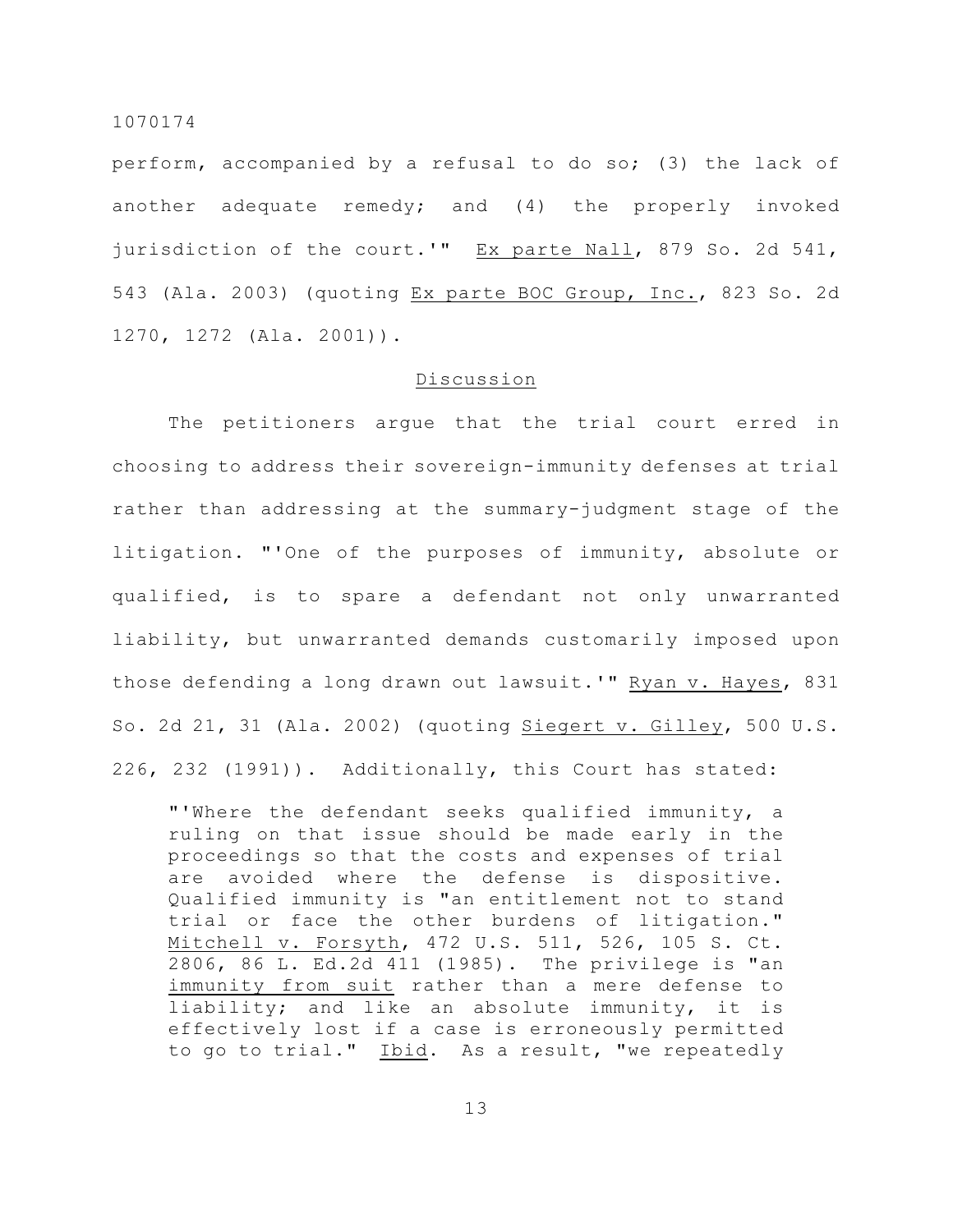have stressed the importance of resolving immunity questions at the earliest possible stage litigation." Hunter v. Bryant, 502 U.S. 224, 227, 112 S. Ct. 534, 116 L. Ed.2d 589 (1991) (per curiam).'"

Ryan, 831 So. 2d at 31-32 (quoting Saucier v. Katz, 533 U.S. 194, 199-202 (2001)).

The trial court reasoned that because the parties had waived the right to a jury trial in this case, in favor of a bench trial, that a "great deal of costs and expense" associated with a jury trial would be alleviated. However, by delaying until trial its determination of the sovereignimmunity defenses asserted by the petitioners, the trial court has effectively denied the petitioners their privilege of not being subjected to suit and their right to not stand trial and face the burdens of litigation should their immunity defenses prove dispositive. Ryan, supra. Accordingly, we conclude that the trial court erred in failing to address the sovereign-immunity defenses at the summary-judgment stage of the litigation.

The petitioners next argue that the trial court erred in finding that a genuine issue of fact existed as to whether Dr. Smith had acted fraudulently or beyond his authority thereby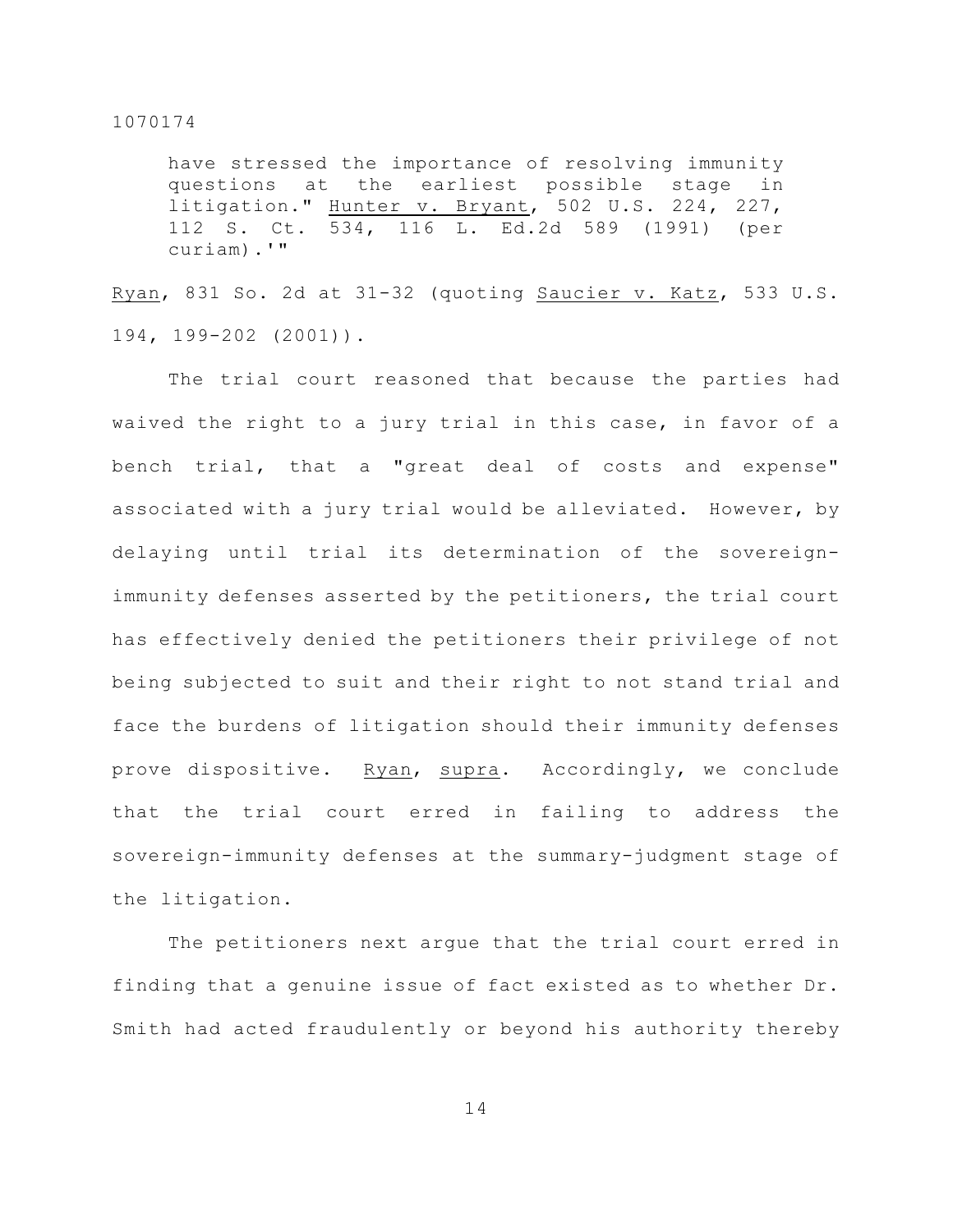removing him from the protection of State-agent immunity.<sup>4</sup>

In Ex parte Cranman, 792 So. 2d 392 (Ala. 2000), a plurality of this Court restated the test for determining when a State employee is entitled to State-agent immunity:

"A State agent shall be immune from civil liability in his or her personal capacity when the conduct made the basis of the claim against the agent is based upon the agent's

"(1) formulating plans, policies, or designs; or

"(2) exercising his or her judgment in the administration of a department or agency of government, including, but not limited to, examples such as:

"(a) making administrative adjudications;

"(b) allocating resources;

"(c) negotiating contracts;

 $4$ The plaintiffs do not include in the argument section of their brief a description of how Dr. Smith acted fraudulently or beyond the scope of his authority so as to remove him from the protection afforded him by State-agent immunity. Instead, they simply refer to Dr. Smith's conduct as "acting under a mistaken interpretation of the law" with almost no development of this argument. Therefore, it could be assumed that the plaintiffs have abandoned their contentions on appeal as they relate to Dr. Smith's claim of State-agent immunity. However, because the trial court found that a genuine issue of material fact existed as to whether Dr. Smith had acted fraudulently and/or beyond his authority and, therefore, whether he was entitled to State-agent immunity, we will address the issue whether Dr. Smith was entitled to State-agent immunity.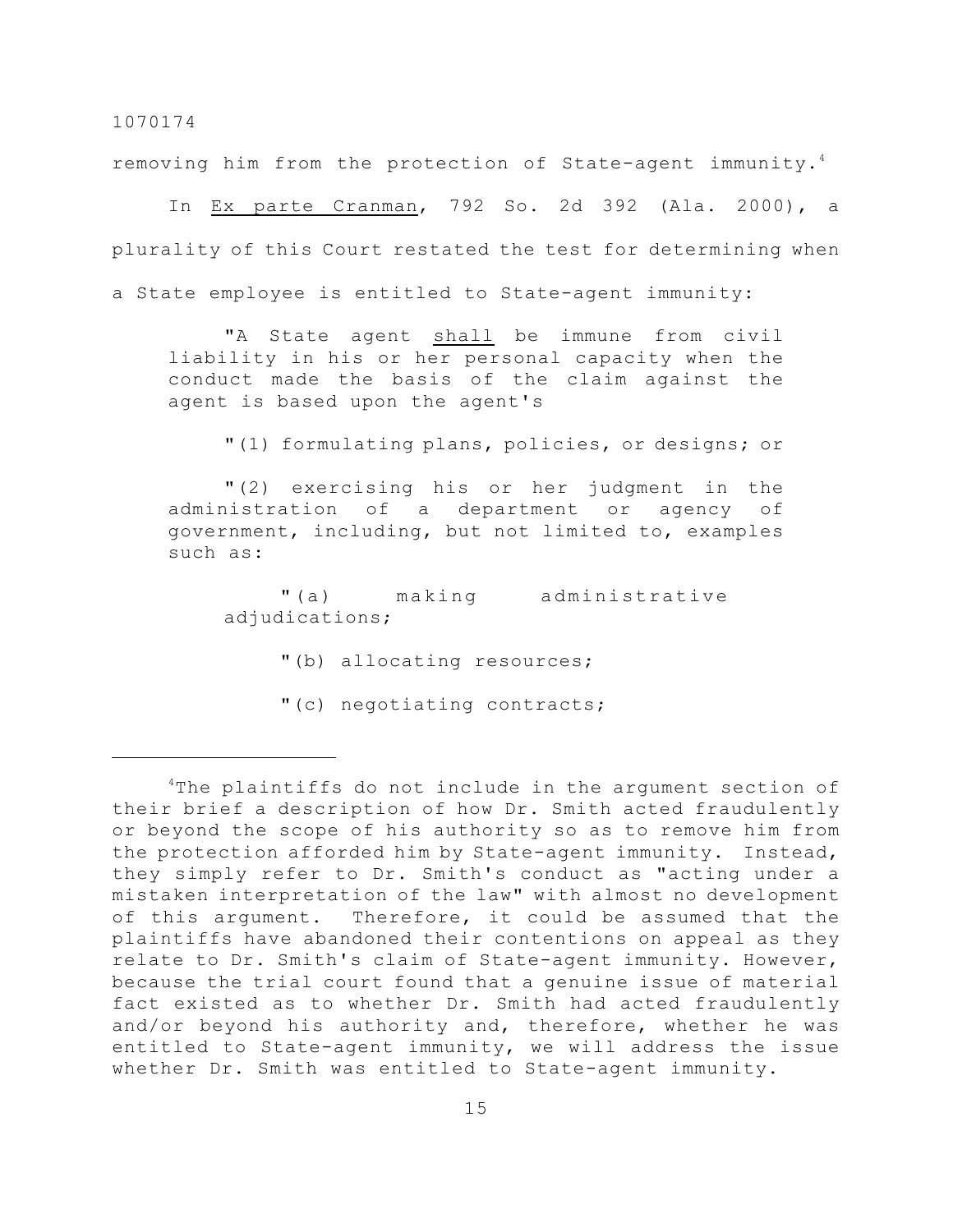"(d) hiring, firing, transferring, assigning, or supervising personnel; or

"(3) discharging duties imposed on a department or agency by statute, rule, or regulation, insofar as the statute, rule, or regulation prescribes the manner for performing the duties and the State agent performs the duties in that manner; or

"(4) exercising judgment in the enforcement of the criminal laws of the State, including, but not limited to, law-enforcement officers' arresting or attempting to arrest persons; or

"(5) exercising judgment in the discharge of duties imposed by statute, rule, or regulation in releasing prisoners, counseling or releasing persons of unsound mind, or educating students.

"Notwithstanding anything to the contrary in the foregoing statement of the rule, a State agent shall not be immune from civil liability in his or her personal capacity

"(1) when the Constitution or laws of the United States, or the Constitution of this State, or laws, rules, or regulations of this State enacted or promulgated for the purpose of regulating the activities of a governmental agency require otherwise; or

"(2) when the State agent acts willfully, maliciously, fraudulently, in bad faith, beyond his or her authority, or under a mistaken interpretation of the law."

792 So. 2d at 405. Although Cranman was a plurality decision, the restatement of law as it pertains to State-agent immunity set forth in Cranman was subsequently adopted by this Court's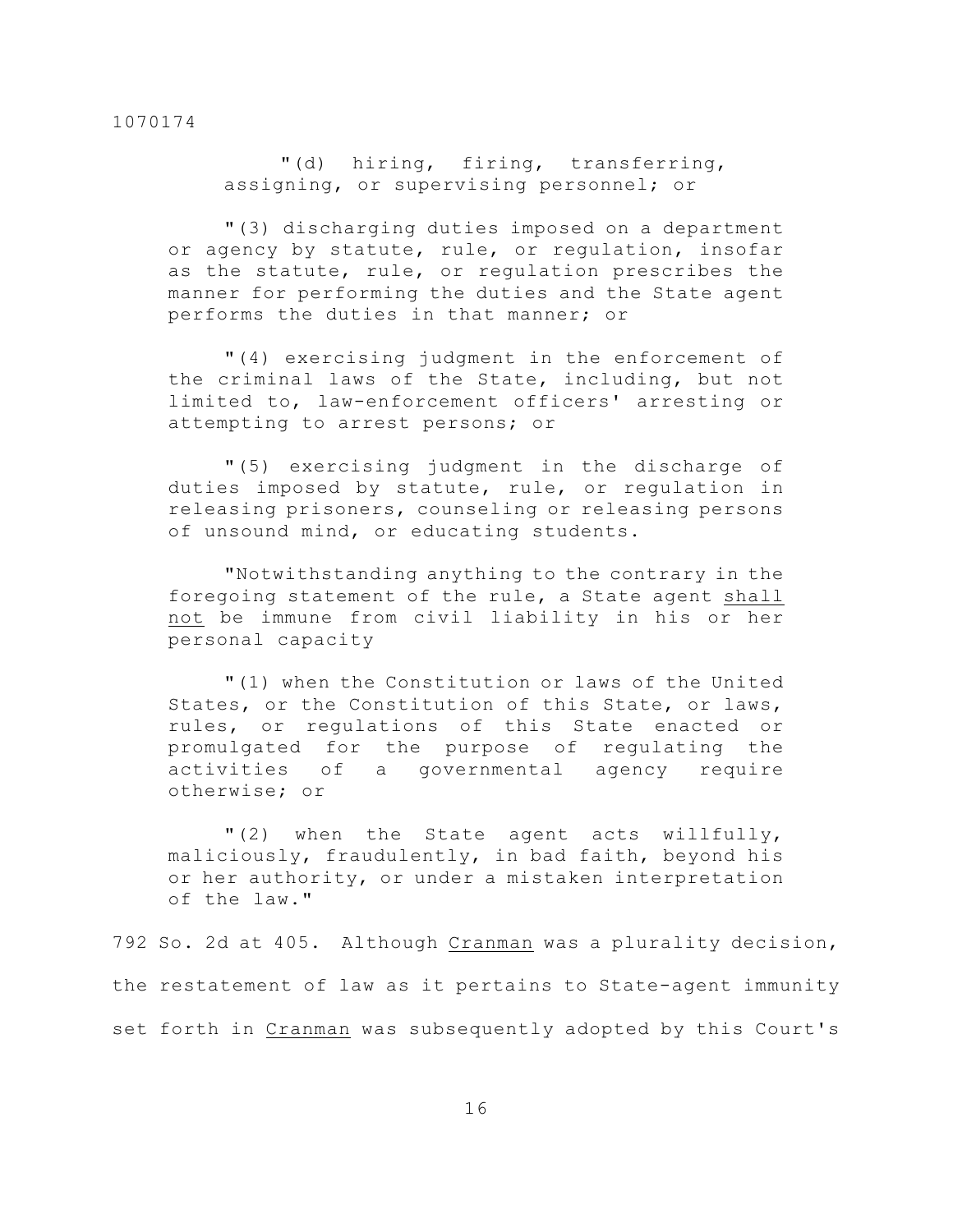decisions in Ex parte Rizk, 791 So. 2d 911 (Ala. 2000), and Ex parte Butts, 775 So. 2d 173 (Ala. 2000).

Additionally, this Court has stated:

"This Court has established a 'burden-shifting' process when a party raises the defense of State-agent immunity. Giambrone v. Douglas, 874 So. 2d 1046, 1052 (Ala. 2003). In order to claim State-agent immunity, a State agent bears the burden of demonstrating that the plaintiff's claims arise from a function that would entitle the State agent to immunity. Giambrone, 874 So. 2d at 1052; Ex parte Wood, 852 So. 2d 705, 709 (Ala. 2002). If the State agent makes such a showing, the burden then shifts to the plaintiff to show that the State agent acted willfully, maliciously, fraudulently, in bad faith, or beyond his or her authority. Giambrone, 874 So. 2d at 1052; Wood, 852 So. 2d at 709; Ex parte Davis, 721 So. 2d 685, 689 (Ala. 1998). 'A State agent acts beyond authority and is therefore not immune when he or she "fail[s] to discharge duties pursuant to detailed rules or regulations, such as those stated on a checklist."' Giambrone, 874 So. 2d at 1052 (quoting Ex parte Butts, 775 So. 2d 173, 178 (Ala. 2000))."

Ex parte Estate of Reynolds, 946 So. 2d 450, 452 (Ala. 2006).

Dr. Smith, as the interim director of ACES during the period faculty members were converting from 12-month appointments to 9-month appointments, exercised his judgment in the administration of that agency, thereby establishing that he was engaged in a function that would entitle him to State-agent immunity. Ex parte Cranman, supra. Therefore,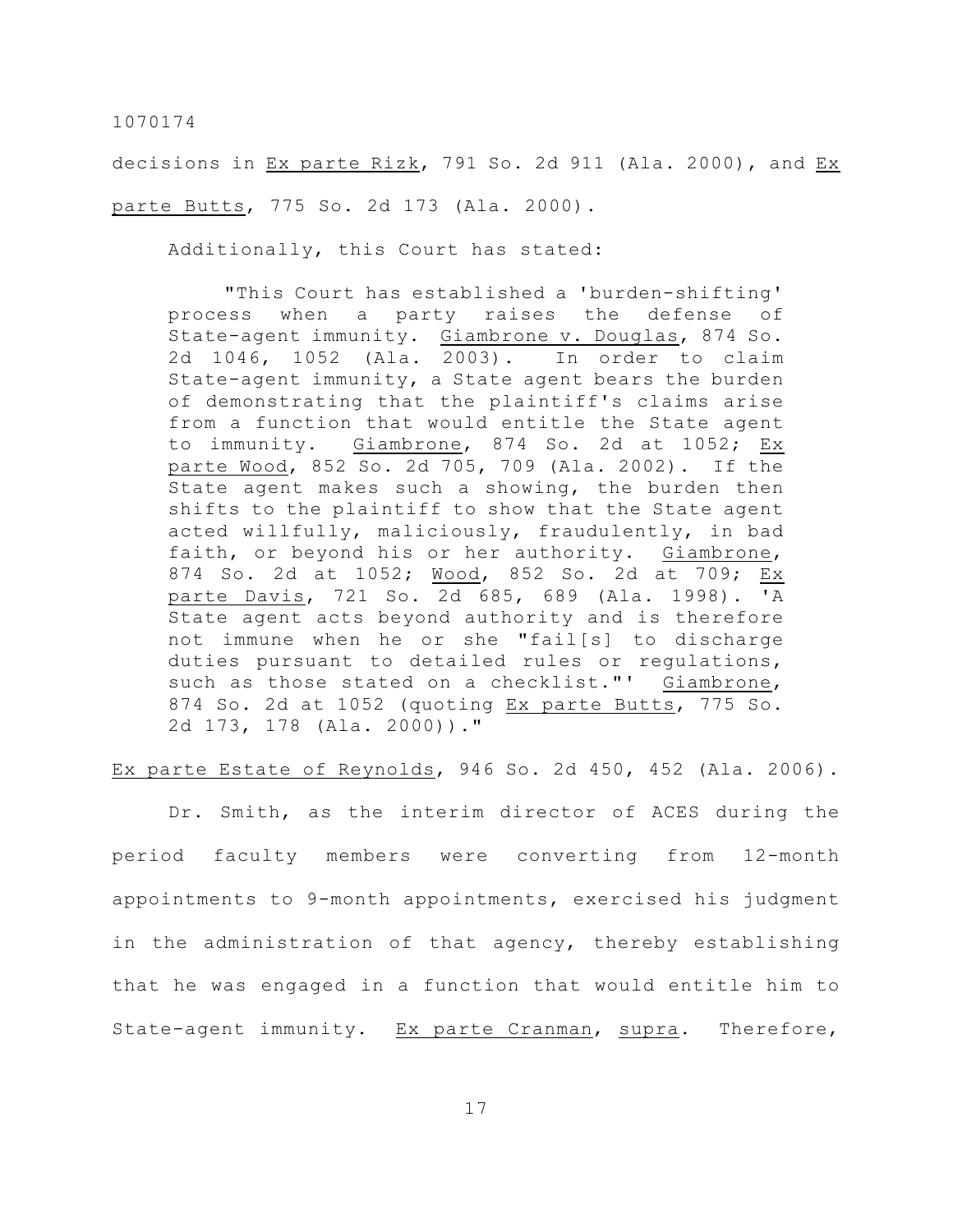the burden then shifted to the plaintiffs to show that that Dr. Smith acted willfully, maliciously, fraudulently, in bad faith, or beyond his authority in order to remove Dr. Smith from the protection of State-agent immunity. Ex parte Estate of Reynolds, supra.

The plaintiffs alleged in their complaint that Dr. Smith fraudulently represented to them that federal regulations prohibited the plaintiffs, as former Schedule A appointees, from supplementing their base salaries with externally funded programs when, in fact, it was University policy, not federal regulations, that prohibited the plaintiffs from supplementing their salaries as 12-month appointees. Assuming that Dr. Smith did misrepresent to the plaintiffs that federal policy prevented them from supplementing their salaries, we nevertheless conclude that Dr. Smith's conduct did not fall within the willful, malicious, and fraudulent exception to State-agent immunity.<sup>5</sup> The plaintiff in Segrest v. Lewis,

 $10$  June 2005, Dr. Smith responded by letter to the plaintiffs' request for an increase in their base salaries allegedly to create equity with the nine-month appointees. In that letter Dr. Smith simply stated that federal policy prohibited the plaintiffs from converting from 12-month appointments to 9-month appointments and still remain eligible for their Federal Civil Service Retirement. He did not state that federal policy prohibited the plaintiffs from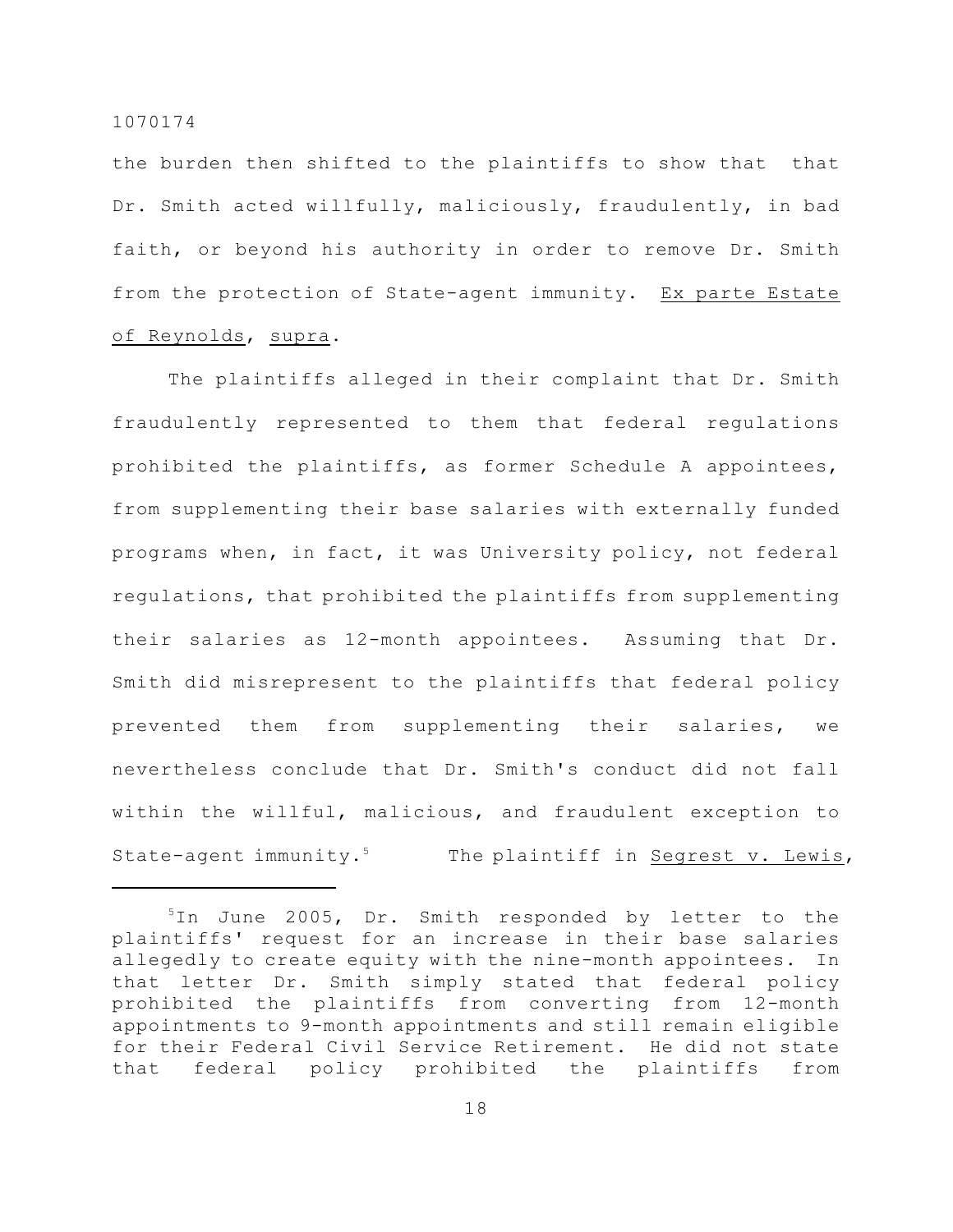907 So. 2d 452 (Ala. Civ. App. 2005), was employed with the Retirement Systems of Alabama ("the RSA") as an administrative support assistant I. During her probationary period, the plaintiff interviewed for a similar position with the State Board of Pardons and Paroles ("the Parole Board"). On March 18, 2002, the Parole Board decided to employ the plaintiff. On March 20, 2002, William Segrest, then the executive director of the Parole Board, sent the plaintiff a letter informing her that she had been approved for employment with the Parole Board and that she was to report to work on April 8, 2002, to begin her employment. However, the State Personnel Department did not approve the plaintiff's transfer from the RSA to the Parole Board.

In reliance upon the letter from Segrest, the plaintiff, on March 22, 2002, sent a letter to the RSA stating that she would be leaving the RSA on April 5, 2002, to assume a position with the the Parole Board. However, because the State Personnel Department had not approved the plaintiff's

supplementing their 12-month salaries through externally funded programs. Dr. Smith later testified in his deposition and affidavit that it was the University's policy that prohibited the plaintiffs from enhancing their 12-month salaries with externally funded programs.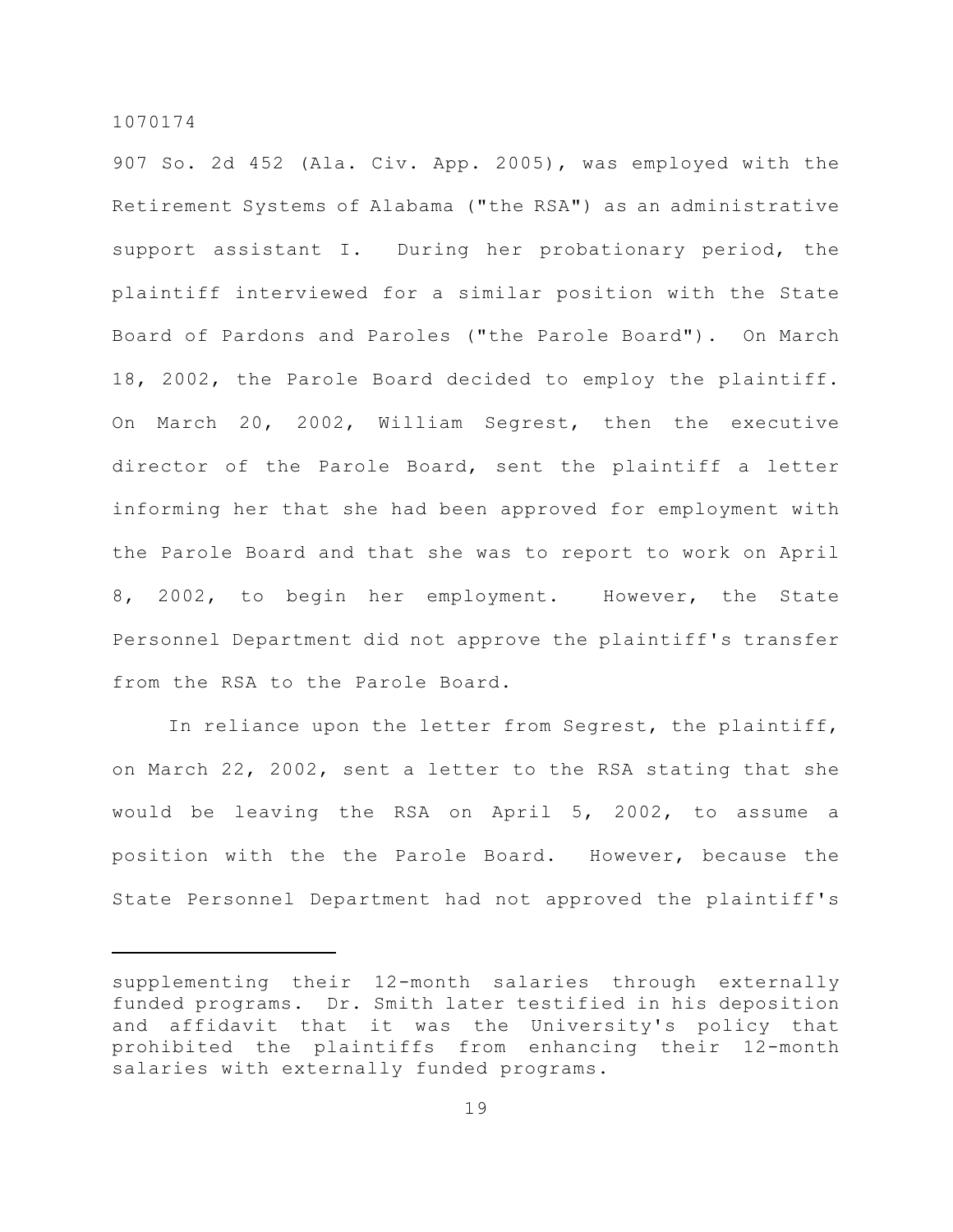transfer to the Parole Board, she requested that she be allowed to retract her resignation from her employment with the RSA. The RSA informed the plaintiff on April 2, 2002, that her request to retract her resignation could not be approved because her resignation had been accepted and a "Certification of Candidates" had been issued to fill her position. Segrest, supra.

On May 3, 2002, the plaintiff sued Segrest, among others, seeking to enforce Segrest's "commitment to employ" her. She also alleged fraudulent misrepresentation and sought backpay and benefits. On December 5, 2003, the trial court entered a judgment in favor of the plaintiff, and Segrest appealed. Segrest, supra.

The plaintiff argued on appeal that Segrest's conduct in communicating the decision to employ her fell within the exception to State-agent immunity that applies when a State agent "acts willfully, maliciously, fraudulently, in bad faith, beyond his or her authority, or under a mistaken interpretation of the law." Ex parte Cranman, 792 So.2d at 405. In reversing the decision of the trial court, the Court of Civil Appeals determined that the facts of the case were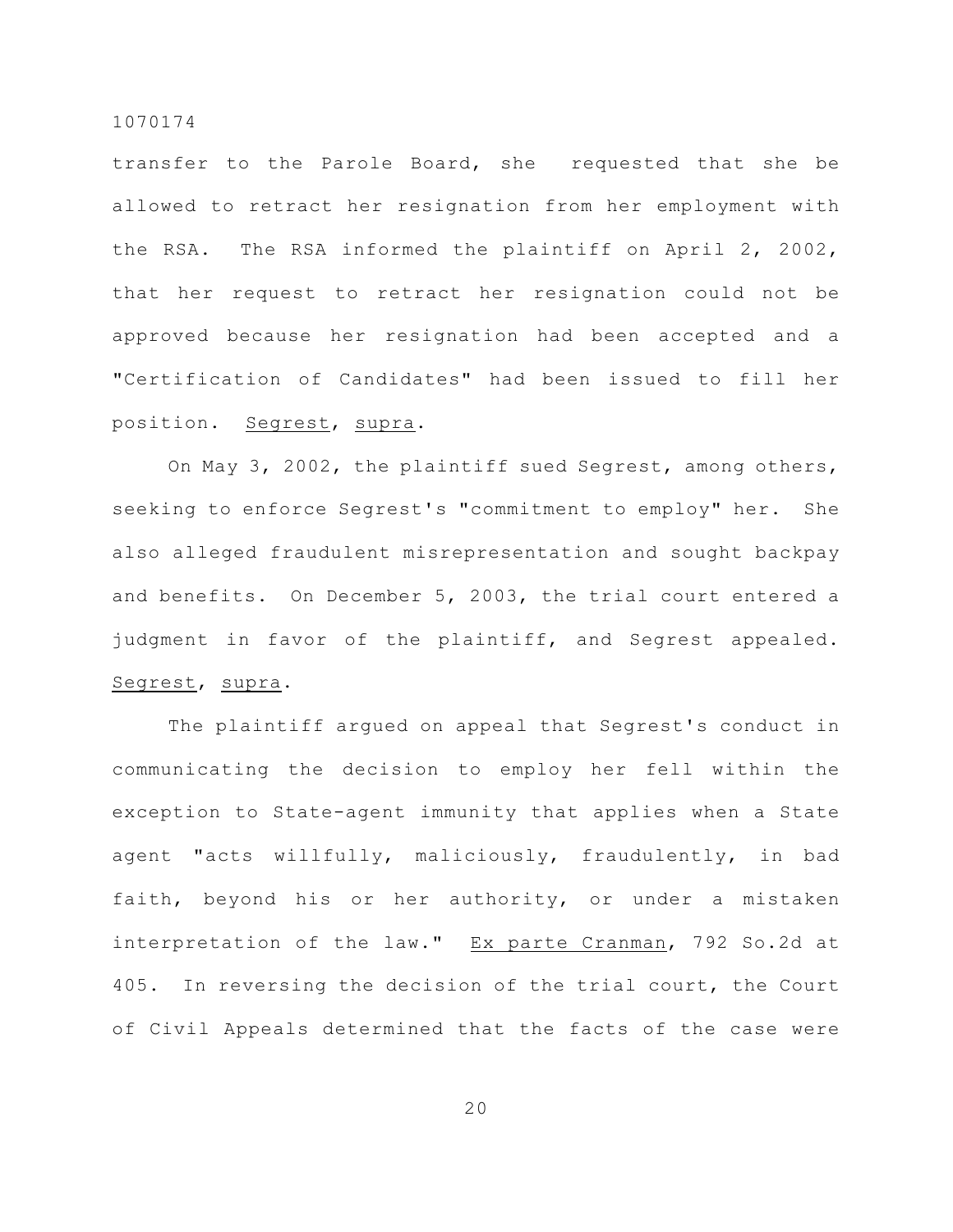such that Segrest was protected from liability by the doctrine of State-agent immunity. The court stated:

"We do not read this provision from Ex parte Cranman[, 792 So. 2d 392 (Ala. 2000),] and Ex parte Butts[, 775 So. 2d 173, 178 (Ala. 2000)], nor do we read any of the progeny of those cases, as holding that an innocent misrepresentation by a state agent falls outside the protection that for so long has been provided by our law to state officials and employees while acting within reason and in good faith in the discharge of their responsibilities to the public. If something more were not required in order for conduct to fall within the exception relied upon by [the plaintiff], that exception would 'swallow' the whole of the general rule of immunity itself. Any misrepresentation is beyond the authority of a state agent. Indeed, any misstep by any state employee or other state agent that wrongs another can be said to be beyond his or her authority and/or committed under a mistaken interpretation of the law. Construing the exception at issue in the manner urged by [the plaintiff] would mean that missteps by a state agent, no matter how innocently or reasonably taken, would in every case pull the agent out from under the umbrella of state-agent immunity provided by Ex parte Cranman and Ex parte Butts and supported by the results reached in decades of decisions that preceded those cases. See Howard v. City of Atmore, 887 So. 2d 201, 206 (Ala. 2003) (Cranman is a 'restatement of the law of immunity, not a statute'). Our conclusion in this regard is supported by the fact that the word 'fraudulently' appears in the exception articulated in Ex parte Cranman and Ex parte Butts sandwiched between the terms 'willfully, maliciously,' and 'in bad faith. Cf. King v. St. Vincent's Hosp., 502 U.S. 215, 221, 112 S. Ct. 570, 116 L. Ed.2d 578 (1991) (quoting NLRB v. Federbush Co., 121 F. 2d 954, 957 (2d Cir. 1941)) ('"Words are not pebbles in alien juxtaposition; they have only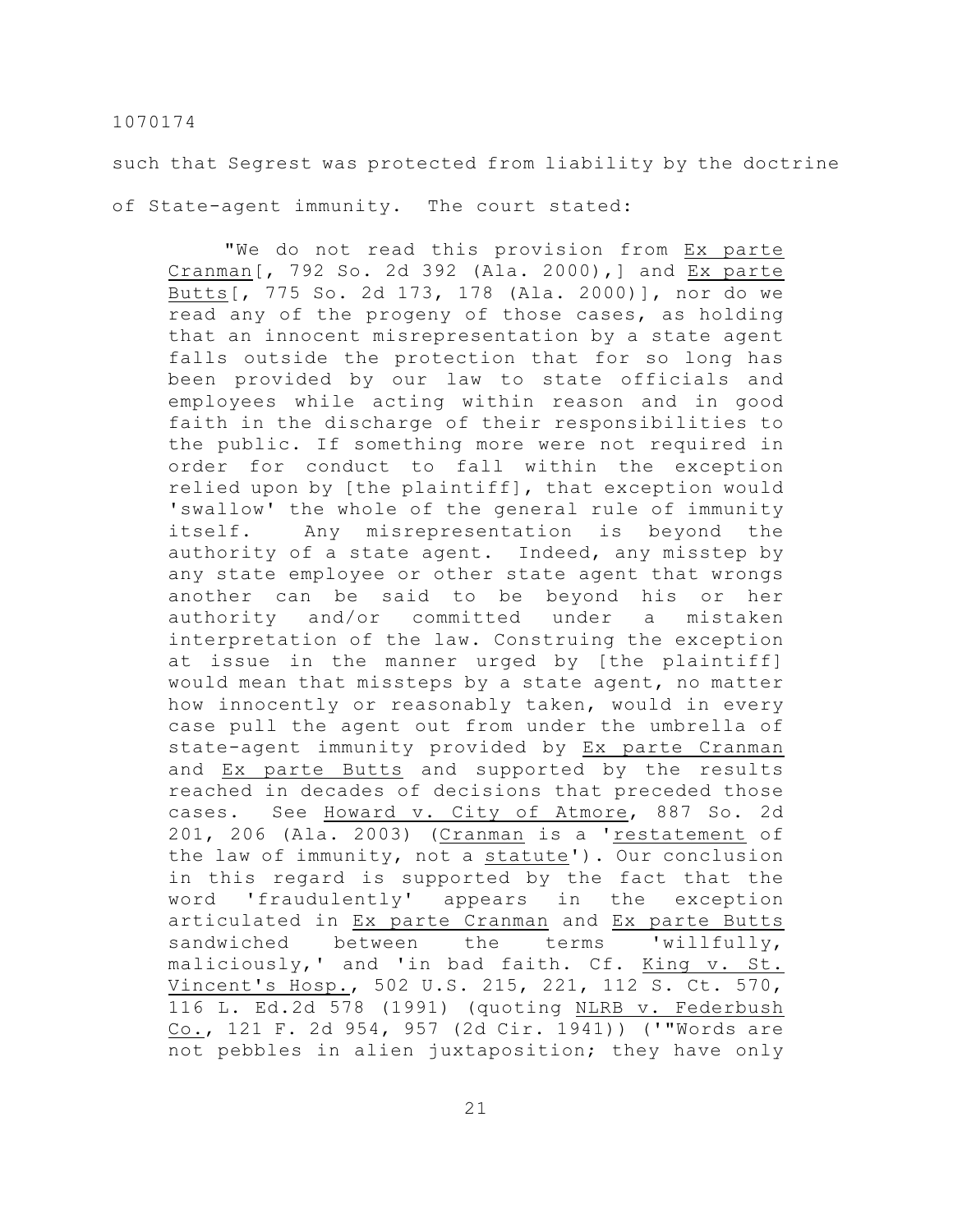a communal existence; and not only does the meaning of each interpenetrate the other, but all in their aggregate take their purport from the setting in which they are used...."').

"Our conclusion in this regard also is consistent with the manner in which our appellate courts have applied the principles of immunity to state agents both before and after Ex parte Cranman and Ex parte Butts. Compare, e.g., Byrd v. Lamar, 846 So. 2d 334 (Ala. 2002) (holding that acts of promissory fraud--which require proof that the defendants intended not to perform promised acts- were not protected by state-agent immunity); Tuscaloosa County v. Henderson, 699 So. 2d 1274, 1277 (Ala. Civ. App. 1997) (holding that state-agent immunity was not available to a county employee who sued the plaintiff and had him arrested for operating without a business license because the evidence showed that, in so doing, the defendant acted with 'malice, willfullness, or ... so beyond his authority that sovereign immunity would not apply' (footnote omitted)); Ex parte Tuscaloosa County, 796 So. 2d 1100, 1106-07 (Ala. 2000) (holding that a state agent was entitled to immunity notwithstanding the fact that there was sufficient evidence for a jury to return a verdict for malicious prosecution, because malice for purposes of malicious prosecution can be based upon a lack of probable cause but such 'malice in law' is not enough to satisfy the Ex parte Cranman exception for acts committed 'willfully, maliciously, fraudulently, in bad faith, beyond his or her authority, or under a mistaken interpretation of the law'); Bayles v. Marriott, 816 So. 2d 38 (Ala. Civ. App. 2001)."

#### Segrest, 907 So. 2d at 456-57.

In this case, Dr. Smith allegedly represented to the plaintiffs that federal regulations prohibited the plaintiffs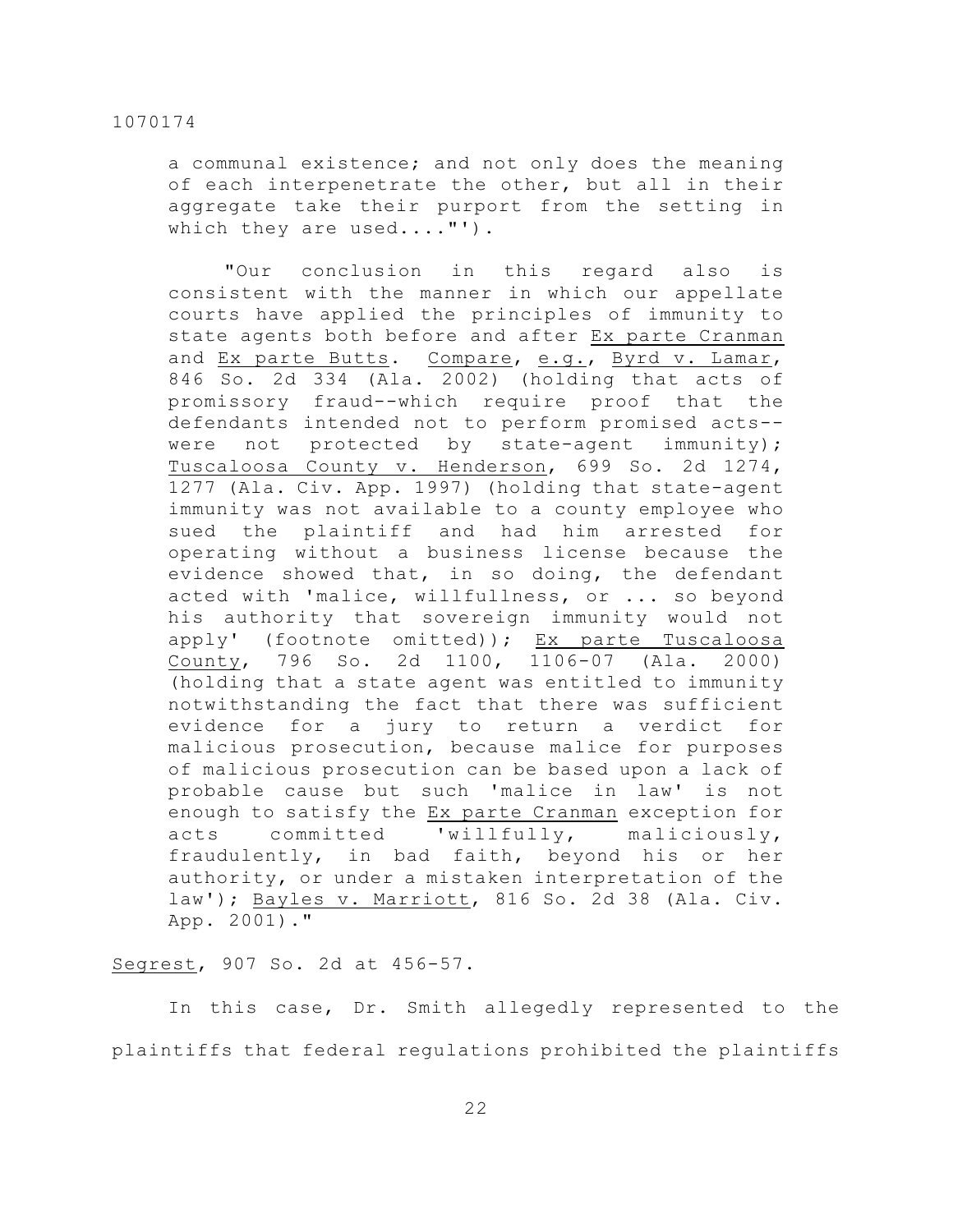from supplementing their 12-month salaries with externally funded programs, when in fact it was actually University policy that prohibited the plaintiffs from supplementing their salaries. Like the State agent in Segrest, Dr. Smith did no more than misspeak when he allegedly communicated to the plaintiffs that federal regulations prohibited them from supplementing their 12-month salaries. In fact, both the federal regulations and University policy acted together to prevent the plaintiffs from supplementing their salaries with externally funded programs. University policy prohibits 12 month appointees from supplementing their salaries, while the federal regulations prohibit the plaintiffs, as Schedule A appointees, from converting to nine-month appointments so as to be allowed to supplement their salaries. Dr. Smith simply miscommunicated to the plaintiffs the source of the prohibition against their supplementing their salaries. He did not miscommunicate to the plaintiffs that they were prohibited from supplementing their salaries. Nothing in the record before this Court indicates that Dr. Smith acted "willfully, maliciously, fraudulently, or in bad faith" so as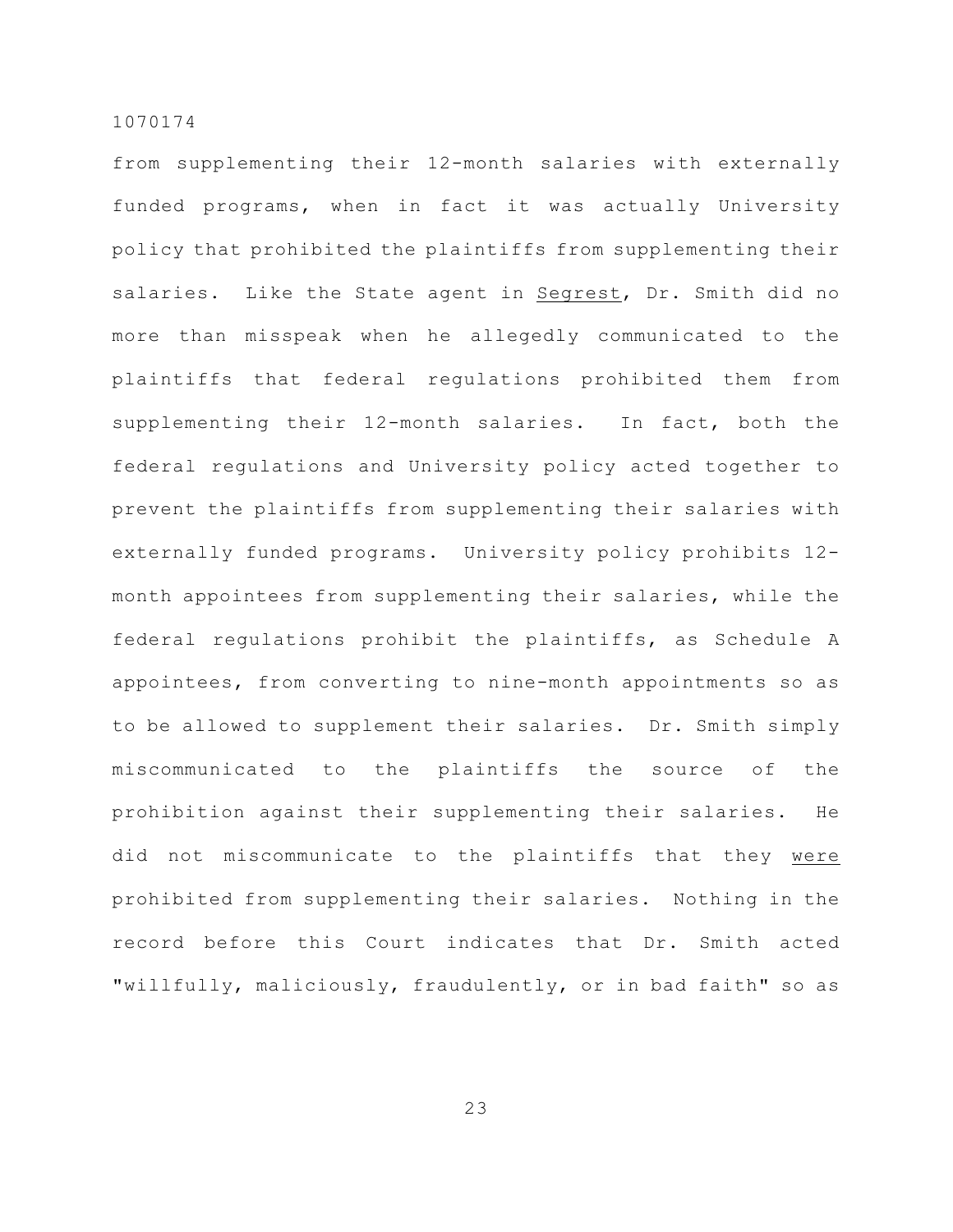to remove him from the umbrella of protection afforded him by State-agent immunity.

Although not entirely clear, it appears that the plaintiffs argued that Dr. Smith had acted beyond his authority in his June 2005 letter by offering, even though he allegedly lacked the authority to do so, to abolish "[their] current position making [the plaintiffs] eligible to receive an immediate federal retirement annuity and free to negotiate a nine-month appointment." The plaintiffs submitted the affidavit of Dr. James L. Smith, the former associate director for human resources for ACES, who testified that the plaintiffs were not ACES employees and that ACES had no authority over them.

The plaintiffs' contention that Dr. Smith acted beyond his authority in stating that he had the authority to abolish their positions fails for the same reasons that their contention that he acted fraudulently in communicating to them that federal regulations, and not University policy, prohibited them from supplementing their salaries. Assuming Dr. Smith did not have the actual authority to abolish the plaintiffs' positions, thus making them eligible to negotiate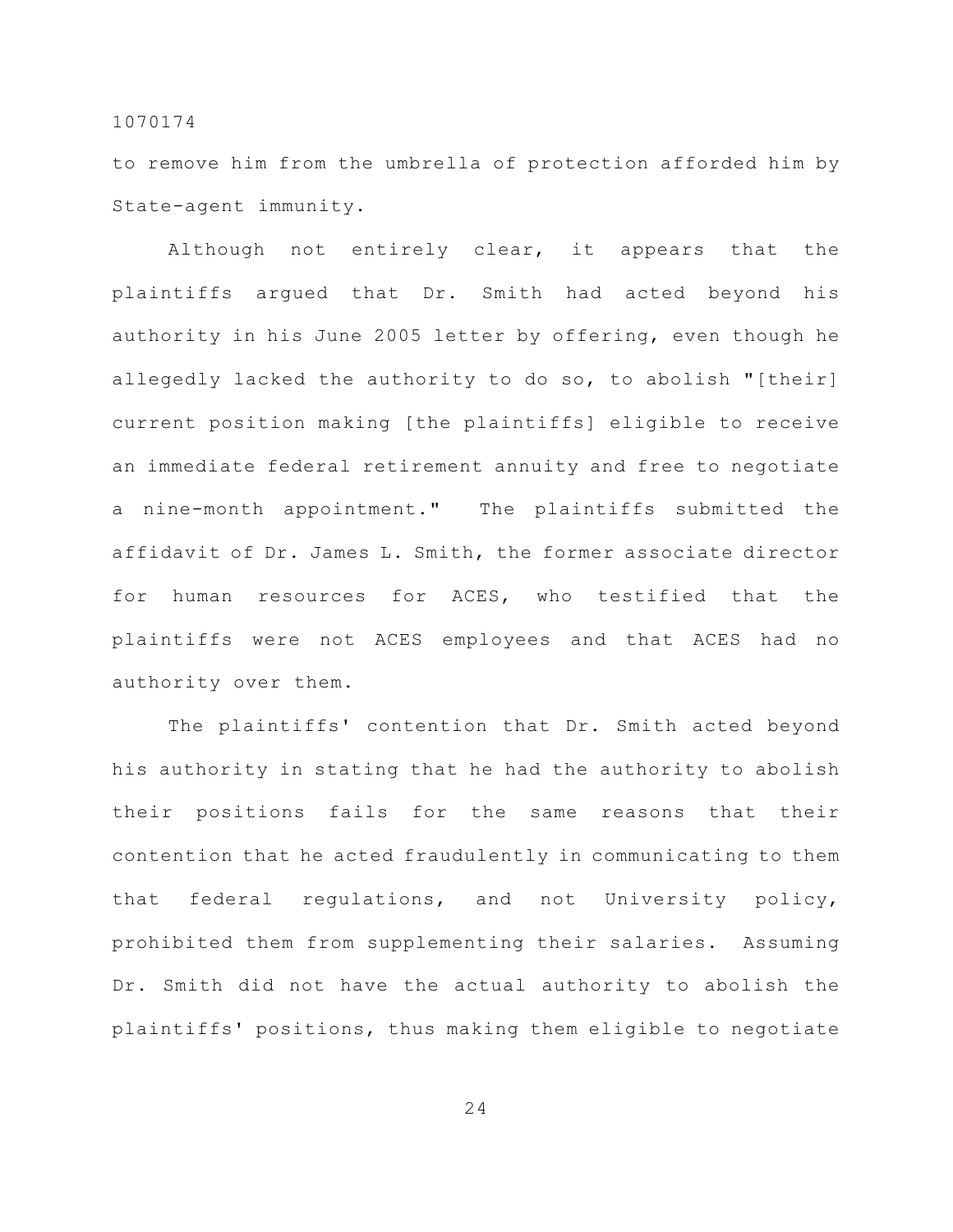nine-month appointments, nothing in the record indicates that the plaintiffs' positions could not in fact be abolished by the person with the actual authority to do so, thereby making the plaintiffs eligible to negotiate nine-month appointments. In other words, Dr. Smith may have miscommunicated to the plaintiffs as to who actually had the authority to abolish their positions, but he did not miscommunicate when he stated that their positions could be abolished, thus making them eligible for nine-month appointments. Further, Dr. Smith also correctly informed the plaintiffs that they could become eligible for 9-month appointments if they simply resigned their 12-month positions. The plaintiffs offer nothing in contradiction to this representation by Dr. Smith. Nothing in the record indicates that Dr. Smith was acting in bad faith when he miscommunicated to the plaintiffs that he had the authority to abolish their positions in order to make them eligible to negotiate nine-month appointments.

Accordingly, we conclude that Dr. Smith is entitled to State-agent immunity as to the claims asserted against him in his individual capacity by the plaintiffs in their amended complaint.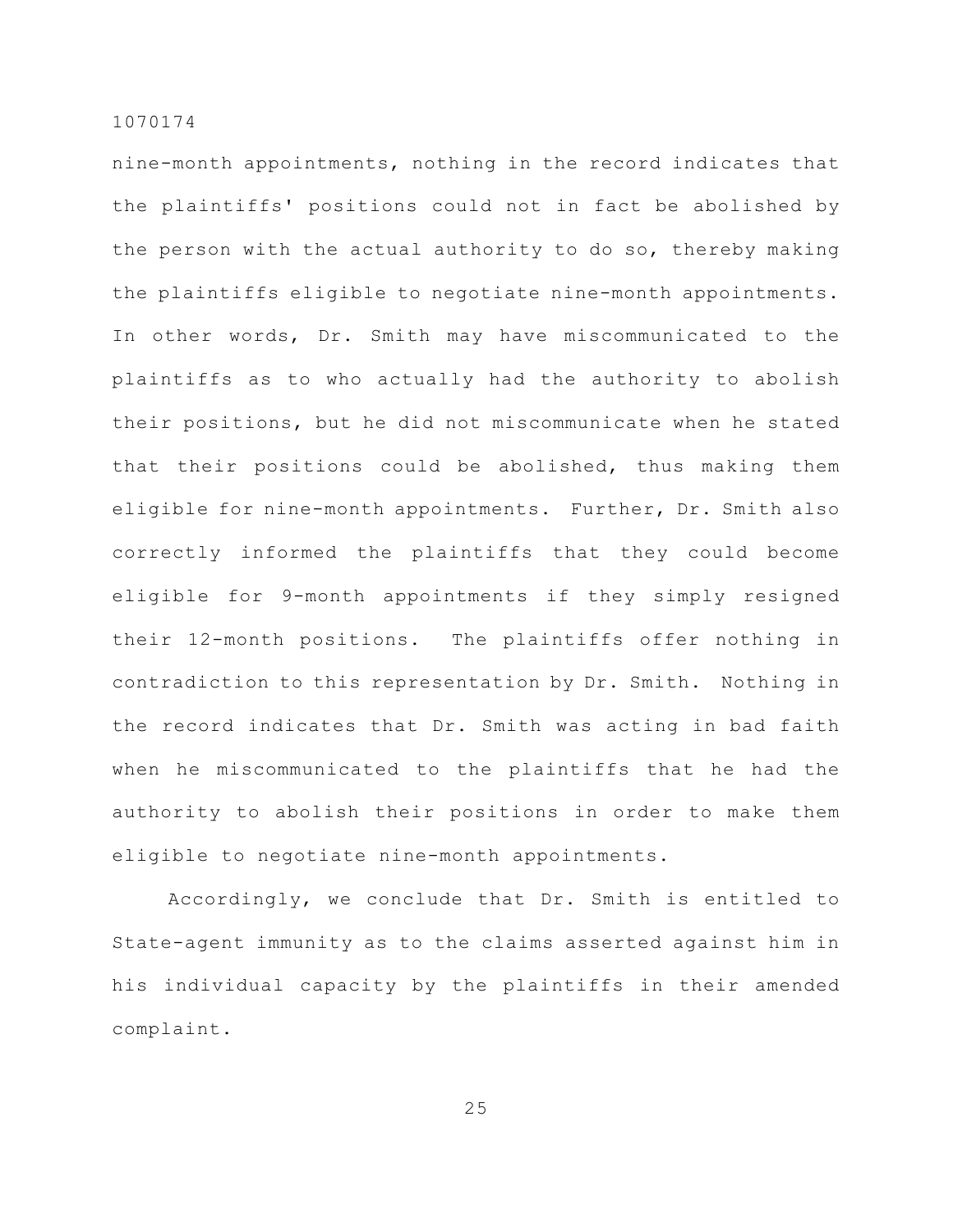We grant the petition for a writ of mandamus and direct the trial court to address the petitioners' sovereign-immunity claims and to enter a summary judgment in favor of Dr. Smith as to the claims asserted against him in his individual capacity in the plaintiffs' amended complaint.

PETITION GRANTED; WRIT ISSUED.

Cobb, C.J., and See, Stuart, Smith, Parker, and Murdock, JJ., concur.

Lyons, J., concurs in the result.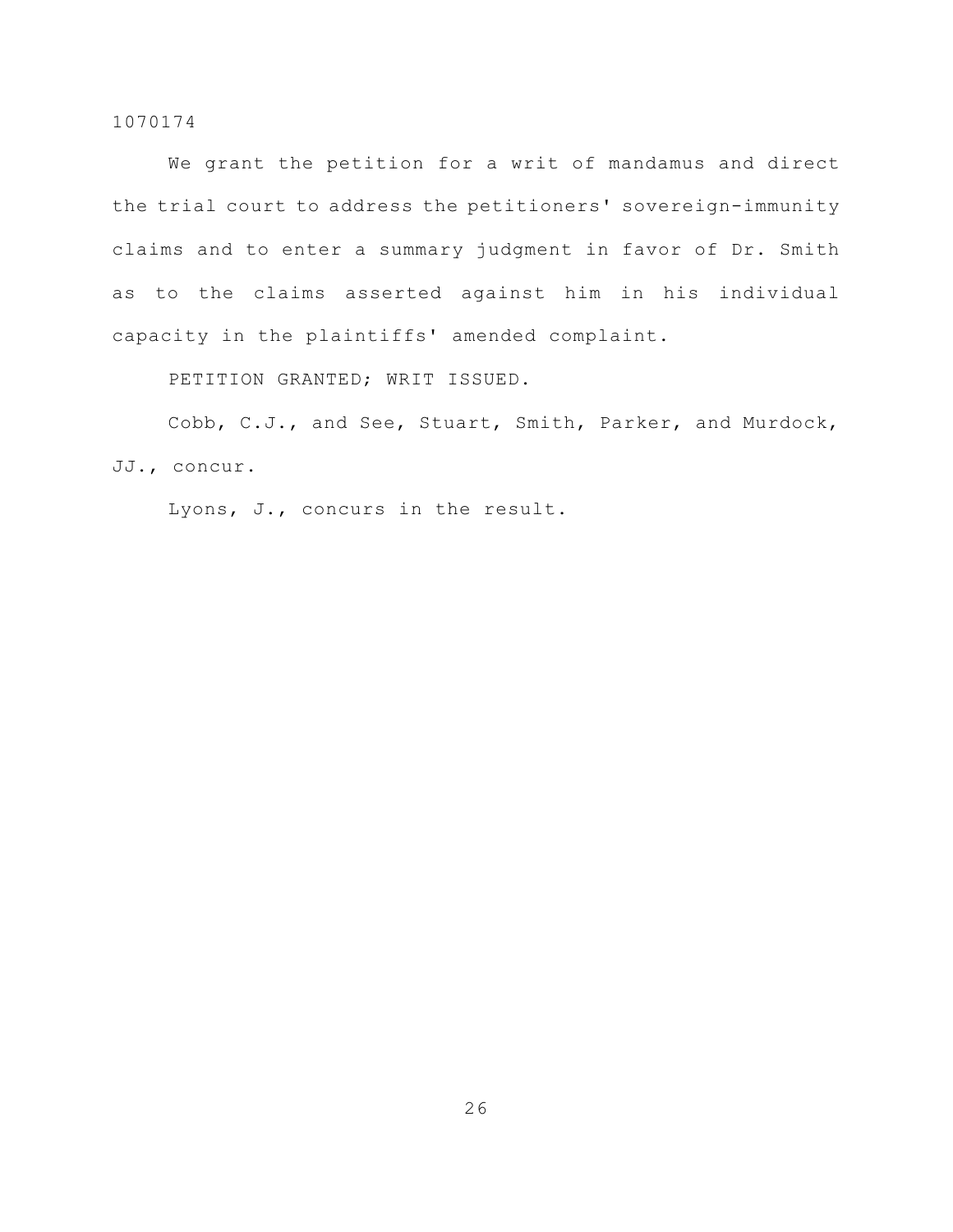LYONS, Justice (concurring in the result).

The complaint, as initially filed, contained two counts. Count one sought to enjoin the defendants from discriminating against the plaintiffs on the basis of age, as well as backpay, plus costs and reasonable attorney fees, pursuant to § 25-1-22, Ala. Code 1975. Count two sought damages for a denial of equal protection under the Alabama Constitution of 1901. An amended complaint added count three, seeking damages for intentional and willful misrepresentation of material facts and bad faith, and count four, seeking damages for action by Dr. Gaines Smith allegedly in excess of his authority.

The defendants moved for a summary judgment based upon 1) sovereign immunity, 2) the unavailability of relief against the State officials in their individual capacities on the agediscrimination claim because neither individual is the employer of the plaintiffs, 3) the absence of any provision for equal protection of the laws under the Alabama Constitution of 1901, and 4) failure of the fraud and badfaith count (count three) to state a claim upon which relief can be granted. After receiving briefs and hearing arguments,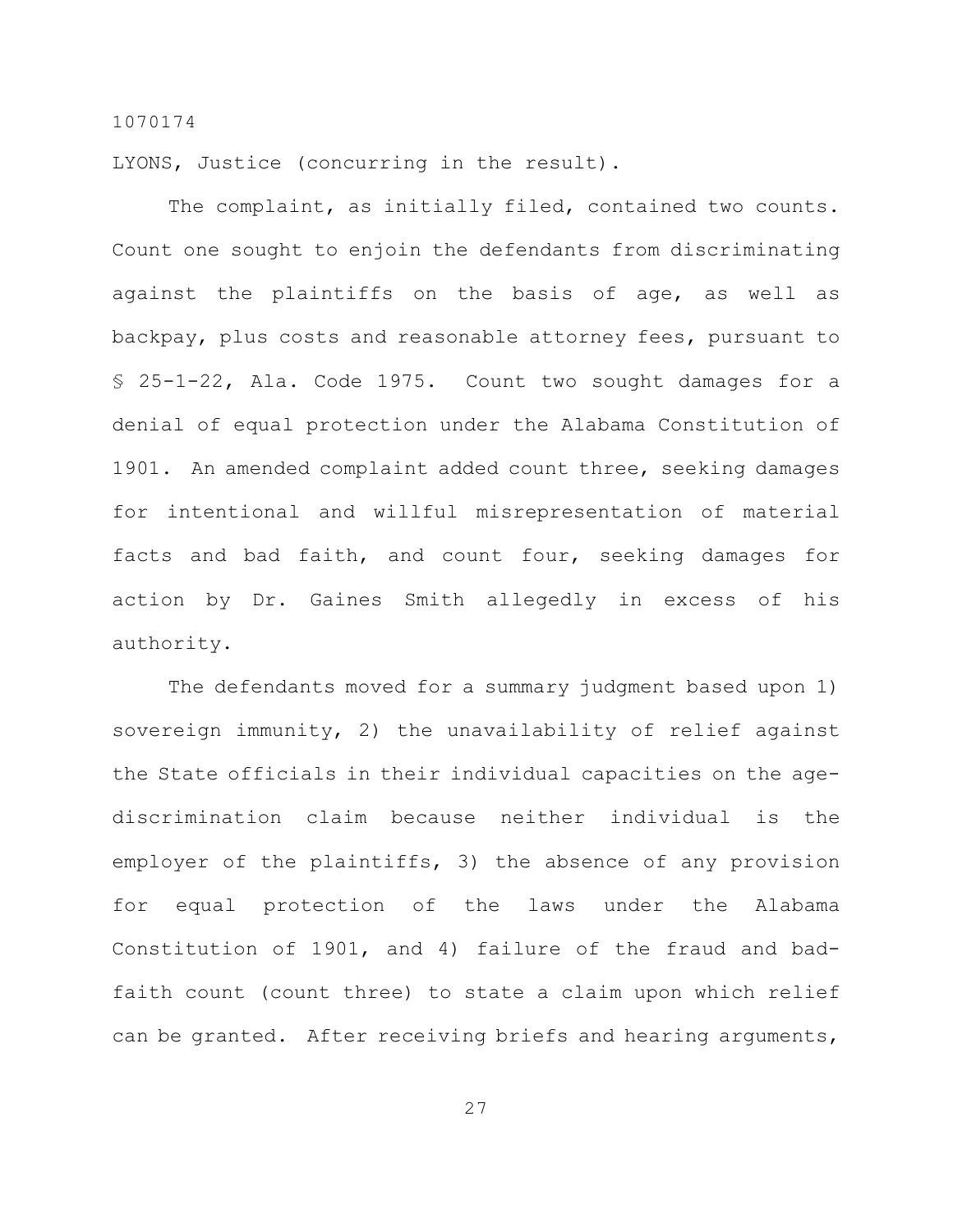the trial court entered what is best described as an oblique order that, among other things, stated: "[T]he remaining issue before the Court was whether or not Dr. Gaines Smith should be granted immunity." The trial court concluded that there was a genuine issue of material fact as to whether Dr. Smith had acted beyond his authority, justifying imposing individual liability under the exception recognized in Ex parte Cranman, 792 So. 2d 392 (Ala. 2000), for conduct beyond a State agent's authority. Specifically, the trial court concluded that there was a genuine issue of material fact as to whether Dr. Smith "exceeded his authority by misstating his actual authority." The trial court found that "the Defendants' motion for summary judgment is due to be denied on this ground." (Emphasis added.) The trial court then concluded: "In our case at bar, the issue of sovereign immunity does not need to be addressed prior to further litigation, and the case may go forward with a discussion of the issue of immunity during the course of the bench trial." In conclusion, the trial court stated: "[S]ince all issues will be heard in a bench trial, making a determination as to sovereign immunity can best be decided by hearing all of the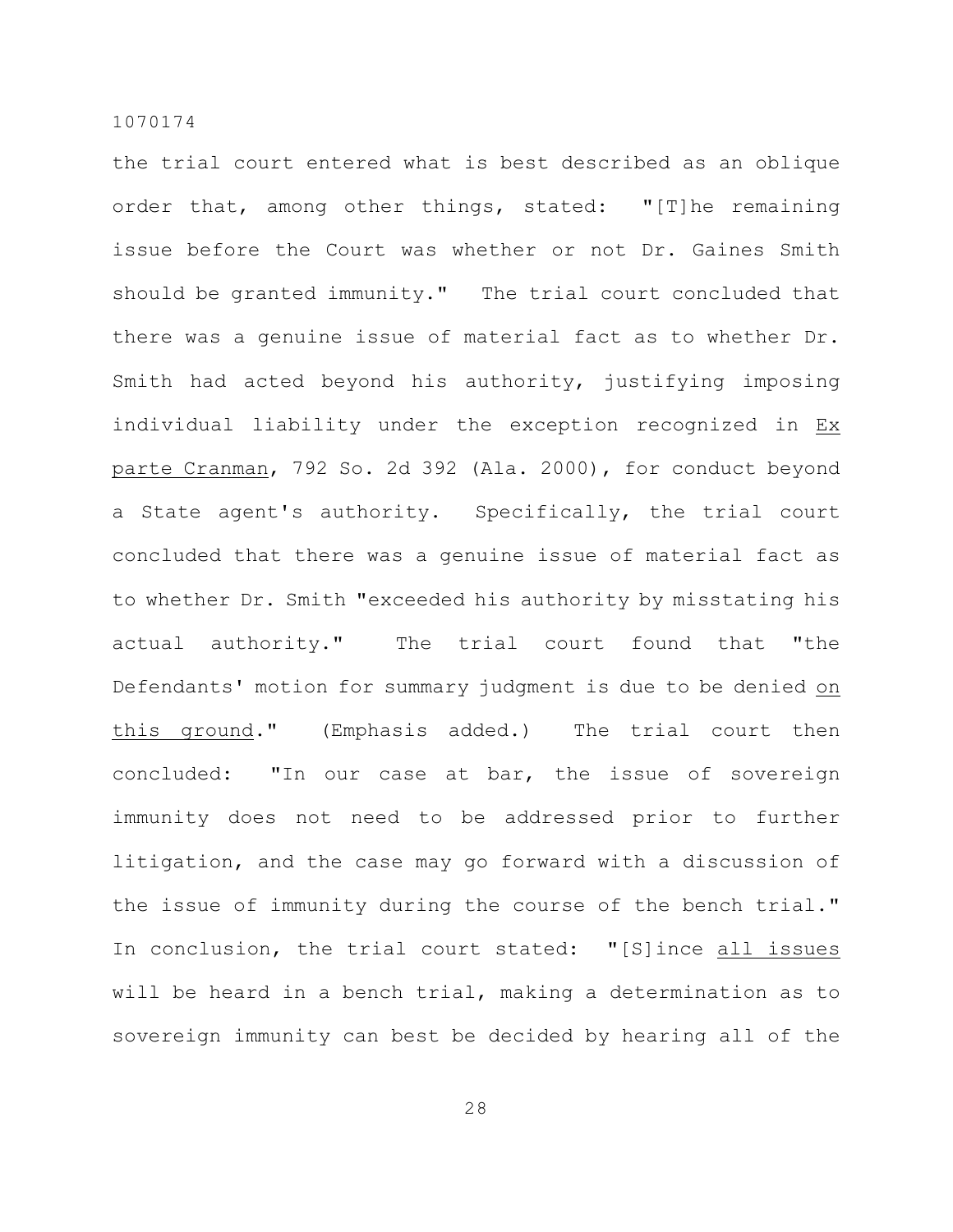testimony regarding the subject instead of bifurcating the issues." (Emphasis added.)

The trial court did not specifically refer to the necessity of further proceedings with respect to the merits of the age-discrimination claim, the equal-protection claim, or the fraud and bad-faith count. The propriety of summary judgment as to the merits of those claims or, indeed, whether the trial court indirectly disposed of them by failing to refer to them, is not before us on this proceeding, which is limited solely to the availability of the defense of immunity.

Evidence as to the personal liability of Dr. Smith by reason of his action in excess of his authority is the sole basis for the trial court's recognition of the existence of a genuine issue of material fact as to the availability to Dr. Smith of the defense of State-agent immunity. Only count four of the amended complaint refers to action in excess of authority. However, the trial court's reference to Dr. Smith's "misstating his actual authority" could also be relevant to count three of the complaint, charging fraud and bad faith. Thus, the trial court's order can be said to sweep in favor of triable issues as to the availability of State-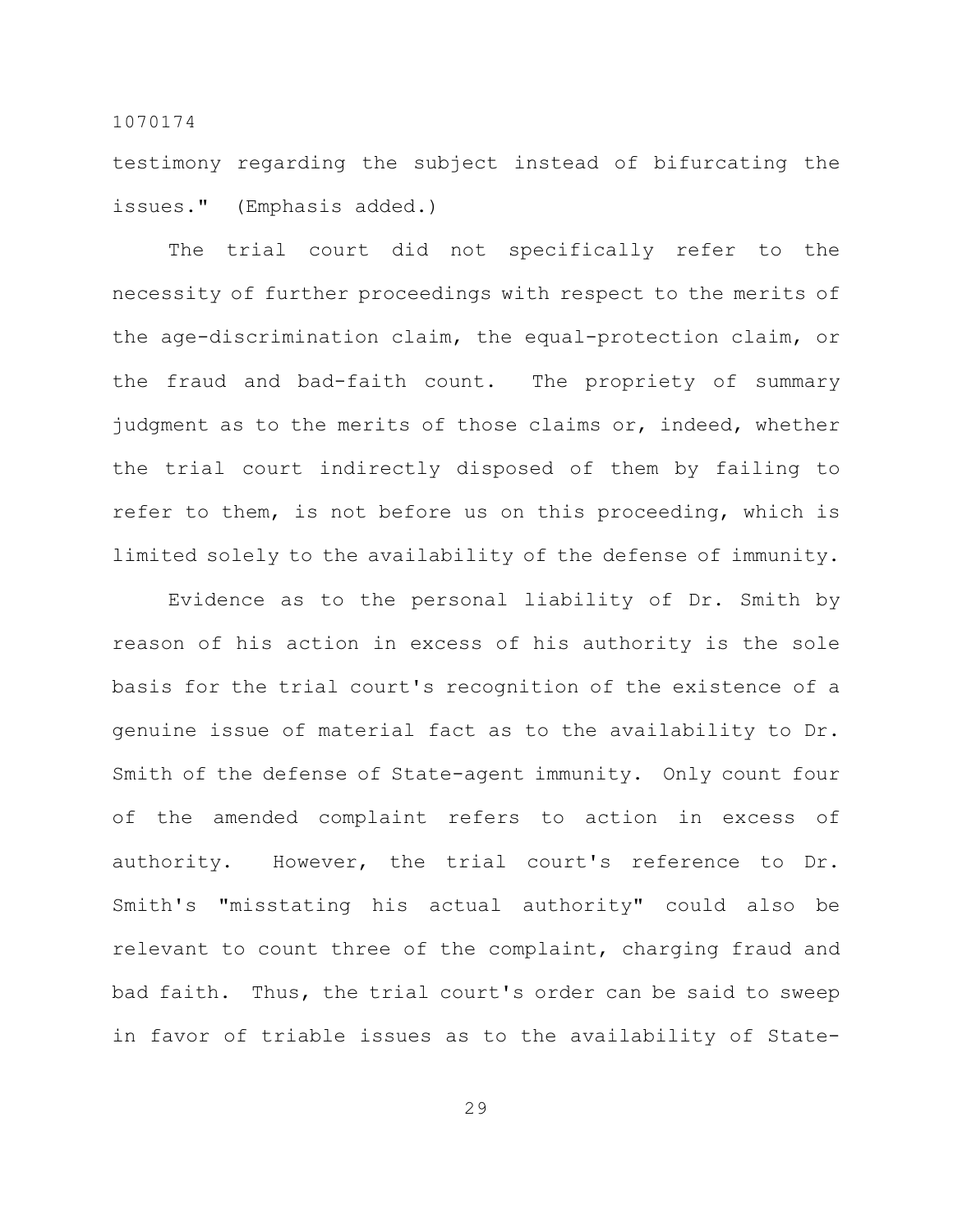agent immunity as to both counts three and four. Whether the trial court's order should also be correctly interpreted as recognizing or rejecting triable issues as to immunity with respect to counts one (age discrimination) and two (equal protection) simply cannot be determined at this juncture. I am not willing to address an issue that mere speculation might suggest is properly before us. Thus, the sole issue before this Court at this stage of the proceeding coming to us by a petition for a writ of mandamus seeking enforcement of the defense of immunity is whether the trial court erred in not entering a summary judgment in favor of the defendants as to counts three and four of the amended complaint.

The controversy centers around Dr. Smith's having described his authority in a letter to the plaintiffs in terms that erroneously attributed to him greater authority than he in fact possessed. We recognize an exception to State-agent immunity "when the State agent acts willfully, maliciously, fraudulently, in bad faith, beyond his or her authority, or under a mistaken interpretation of the law." See Ex parte Cranman, 792 So. 2d at 405. The plaintiffs argue before us that they are entitled to the exception from immunity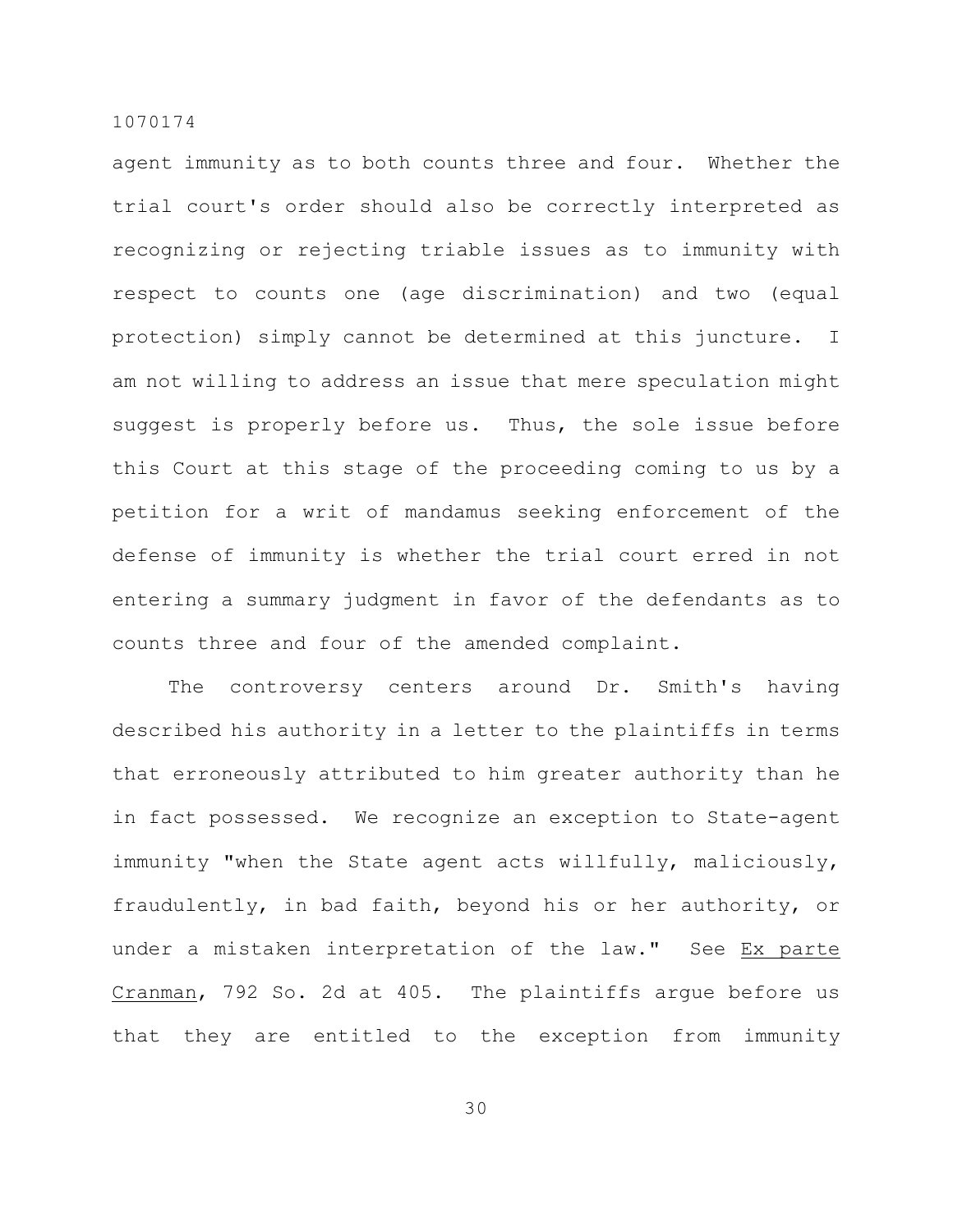described as "a mistaken interpretation of the law." Respondents' brief, p. 14. However, count four of the complaint does not allege a mistaken interpretation of the law; instead, as previously noted, it charges that Dr. Smith acted beyond his authority. Confining review to that issue, in Finnell v. Pitts, 222 Ala. 290, 293, 132 So. 2, 4 (1930), this Court stated: "If in the promotion of the state's business its officers without authority of law apply private property to the state's enterprises, they are guilty of the same nature of wrong, as if they were acting as agents of a private corporation." We lose the sense of the exception if we take it beyond the context of intentional conduct, such as the taking of property as was the case in Pitts, one of the early cases in which it was recognized. See also Elmore v. Fields, 153 Ala. 345, 351, 45 So. 66, 67 (1907) ("Here, we have an agent charged with a tort [trespass], setting up by plea that he was acting for and in behalf of the state, and the authorities hold that he has no authority to act for the state in the commission of a tort."). The foundation of the trial court's denial of immunity--the inaccurate description of Dr. Smith's authority--does not in and of itself constitute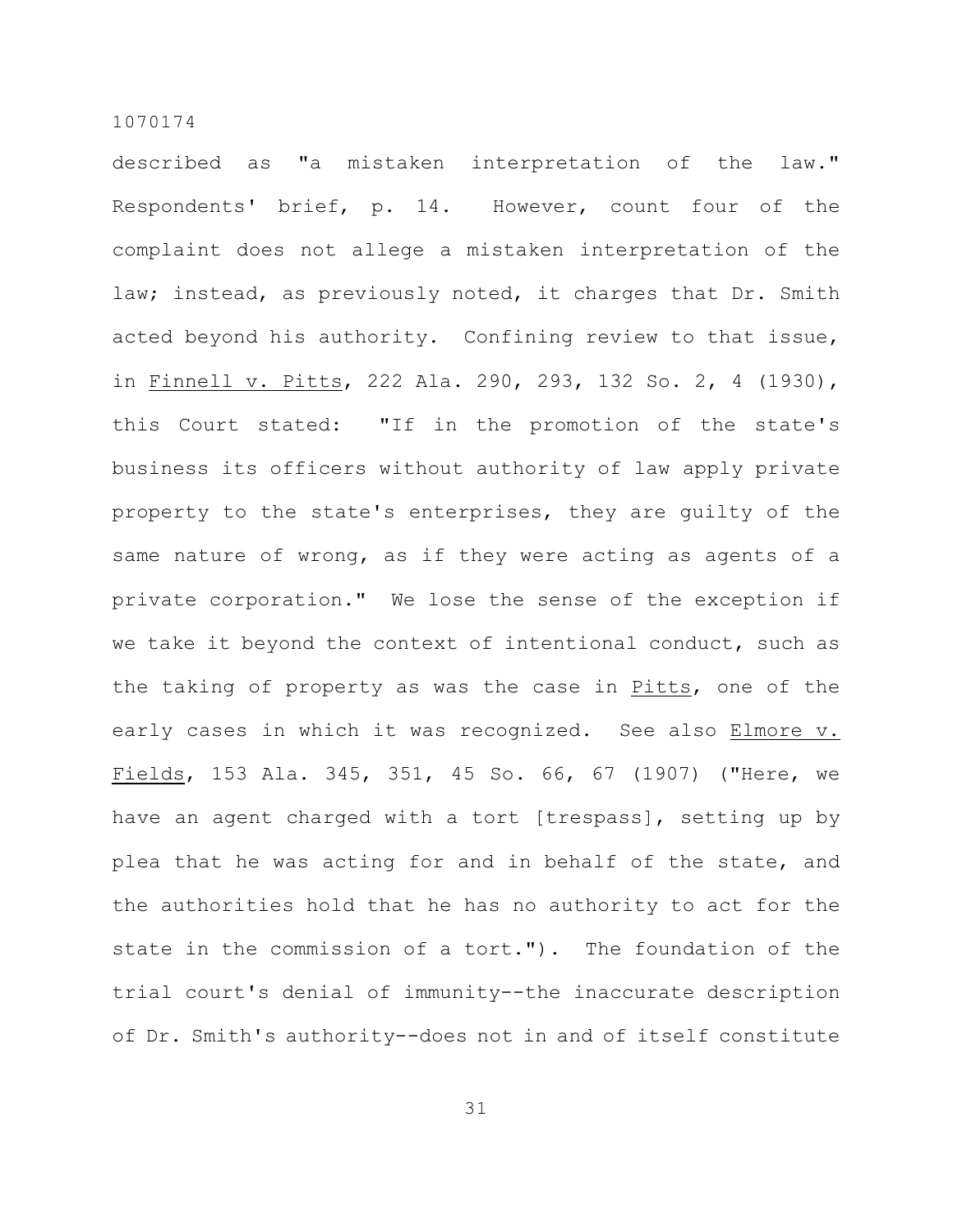a freestanding intentional tort to which the exception from immunity based on action beyond a State agent's authority can apply.

With respect to the allegation of fraud in count three of the amended complaint, I agree with the conclusion in the main opinion that an innocent misrepresentation does not fall within an exception to State-agent immunity. Therefore, the petition for a writ of mandamus can be denied if a question of fact exists as to whether Dr. Smith acted willfully in misstating his authority. The petitioners (the defendants in the trial court) did not provide a complete record of the responses filed by the plaintiffs in opposition to their summary-judgment motion. In Ex parte Covington Pike Dodge, Inc., 904 So. 2d 226, 232 n.2 (Ala. 2004), this Court explained the role of the parties in assembling a record in a mandamus proceeding:

"The materials reviewed by this Court in considering a petition for writ of mandamus consist of exhibits provided by the parties:

"'[A] petitioner for a writ of mandamus is obliged to provide with the petition "copies of any order or opinion or parts of the record that would be essential to an understanding of the matters set forth in the petition." Rule 21(a), Ala. R. App. P.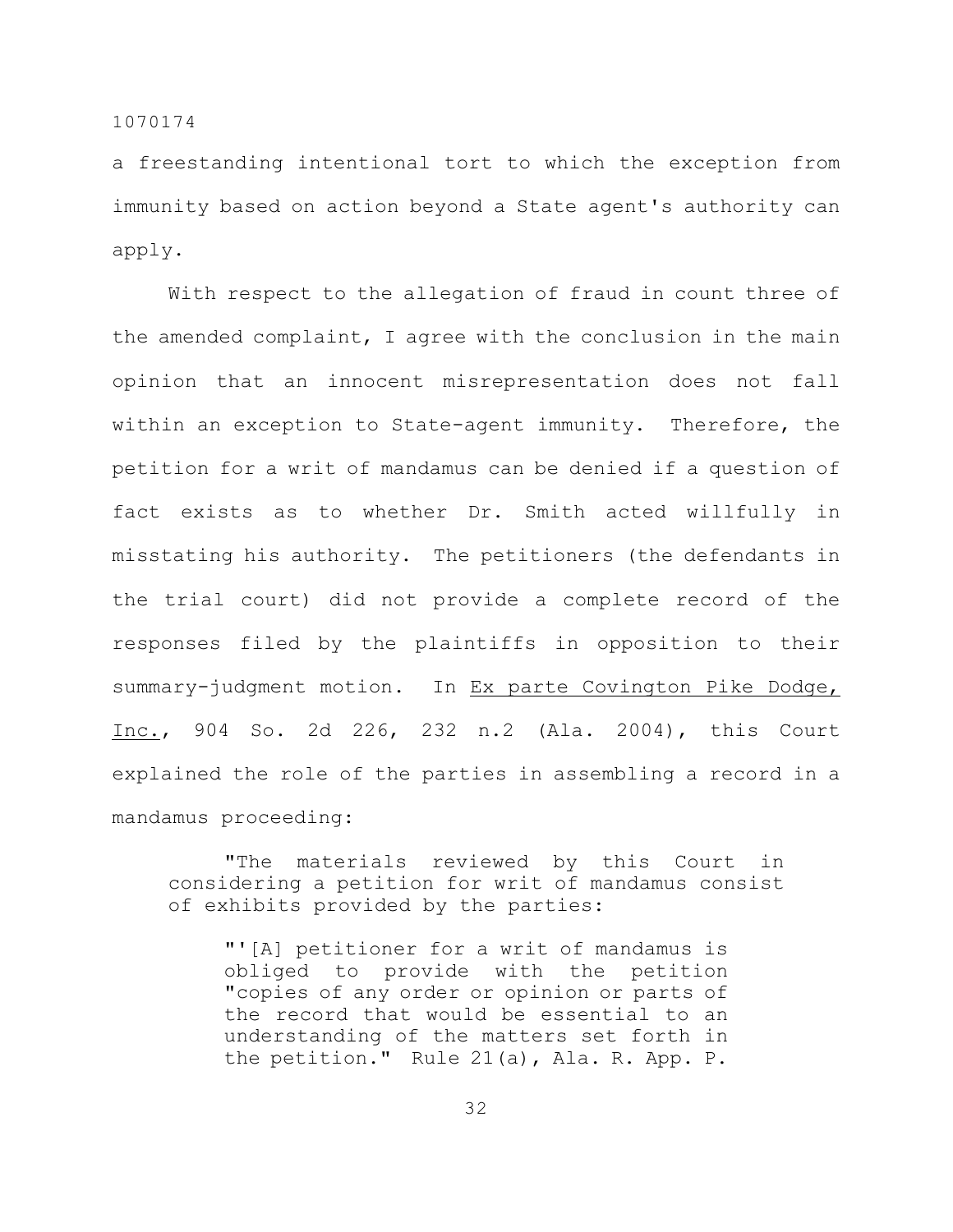In the event the petition is not denied, the respondent is directed to file an answer to the petition, which provides the respondent with an "opportunity to supplement the 'record' by attaching exhibits of its own...."'

"Ex parte Fontaine Trailer Co., 854 So. 2d 71, 74 (Ala. 2003) (quoting Ex parte Miltope Corp., 522 So. 2d 272, 273 (Ala. 1988))."

In their answer to the petition the plaintiffs attach numerous affidavits and documents as exhibits, but they fail to attach any responses to the summary-judgment motion. Of course, such responses do exist, as some of the materials attached to the petition respond to them. The plaintiffs do not argue in their brief in opposition to the petition that there is a genuine issue of material fact as to a state of mind consistent with intentional misrepresentations on the part of Dr. Smith. Nothing in the trial court's order suggests the existence of a genuine issue of material fact as to Dr. Smith's state of mind.

I would grant the petition and order the trial court to hold further proceedings, before holding any bench trial, with respect to the defendants' motion for a summary judgment, with such proceedings to culminate in an order either entering or denying a summary judgment as to each count of the complaint